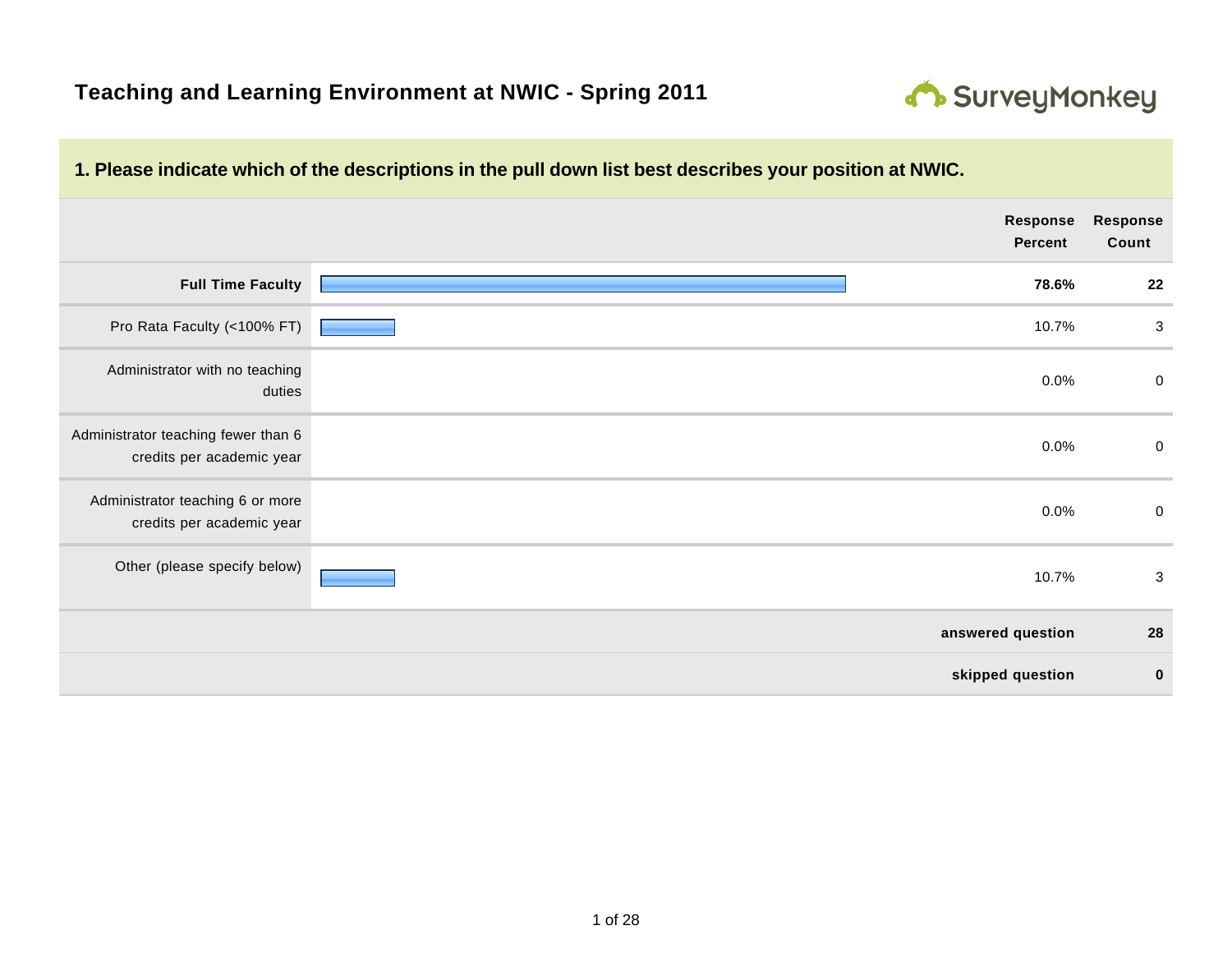## **2. How long have you worked at NWIC?**

| Response<br>Count<br><b>Percent</b><br>Less than 1 year<br>21.4%<br>1 to 5 years<br>25.0%<br>28.6%<br>5 to 10 years<br>25.0%<br>over 10 years<br>answered question<br>skipped question |                |  |
|----------------------------------------------------------------------------------------------------------------------------------------------------------------------------------------|----------------|--|
|                                                                                                                                                                                        | Response       |  |
|                                                                                                                                                                                        | 6              |  |
|                                                                                                                                                                                        | $\overline{7}$ |  |
|                                                                                                                                                                                        | 8              |  |
|                                                                                                                                                                                        | $\overline{7}$ |  |
|                                                                                                                                                                                        | 28             |  |
|                                                                                                                                                                                        | $\bf{0}$       |  |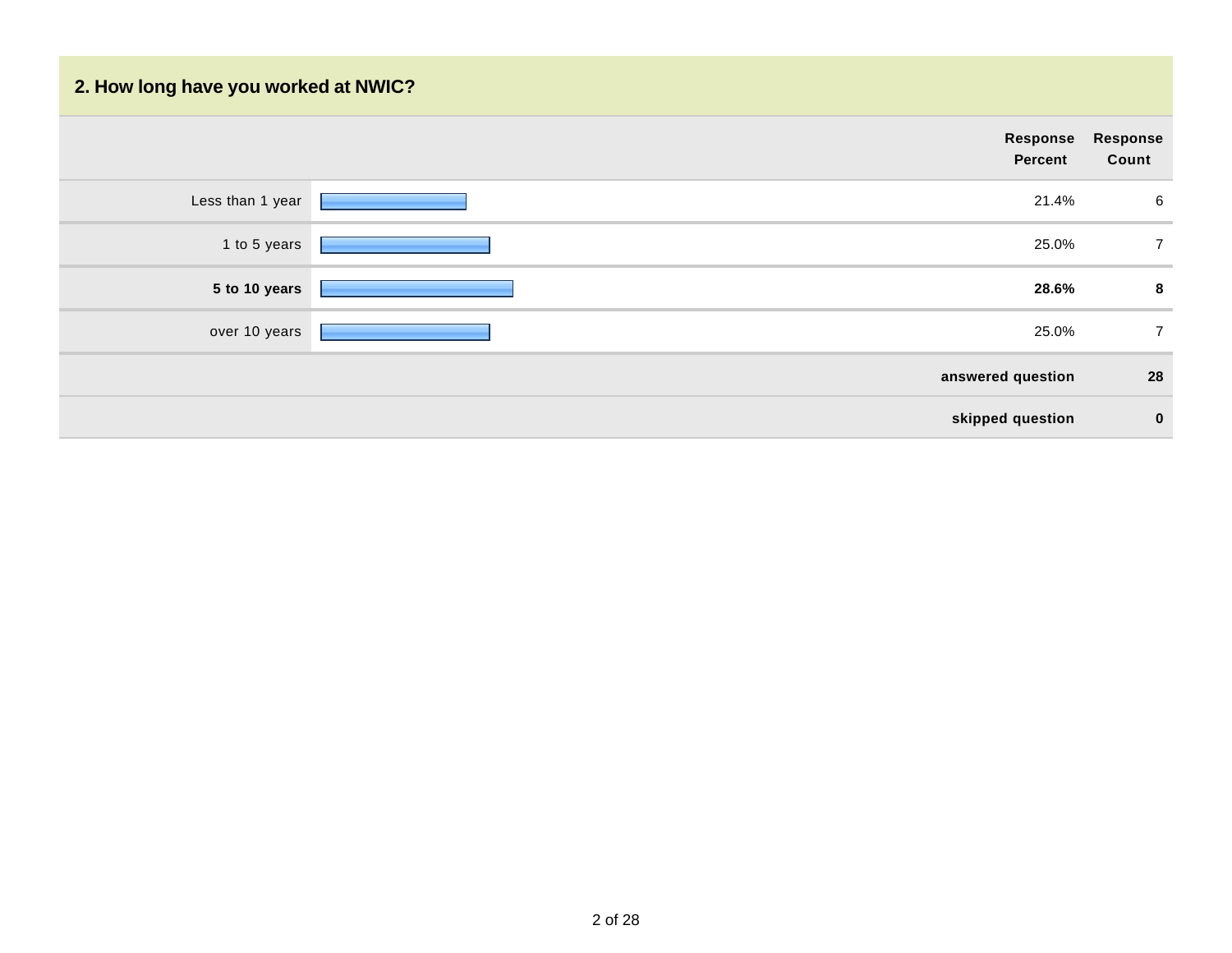## **3. Which academic or program committees have you participated in since September 2009?**

|                                     | Response<br>Percent                                                          | <b>Response</b><br>Count |
|-------------------------------------|------------------------------------------------------------------------------|--------------------------|
| <b>Curriculum Committee</b>         | 39.3%                                                                        | 11                       |
| Academic Standards                  | 10.7%                                                                        | 3                        |
| First Year Experience               | 10.7%                                                                        | 3                        |
| Teaching and Learning Committee     | 3.6%                                                                         |                          |
| None                                | 10.7%                                                                        | 3                        |
| Other (list in comment space below) | 25.0%                                                                        | 7                        |
|                                     | list additional committees below. Separate each committee name with a comma. | 15                       |

| answered question | 28 |
|-------------------|----|
| skipped question  |    |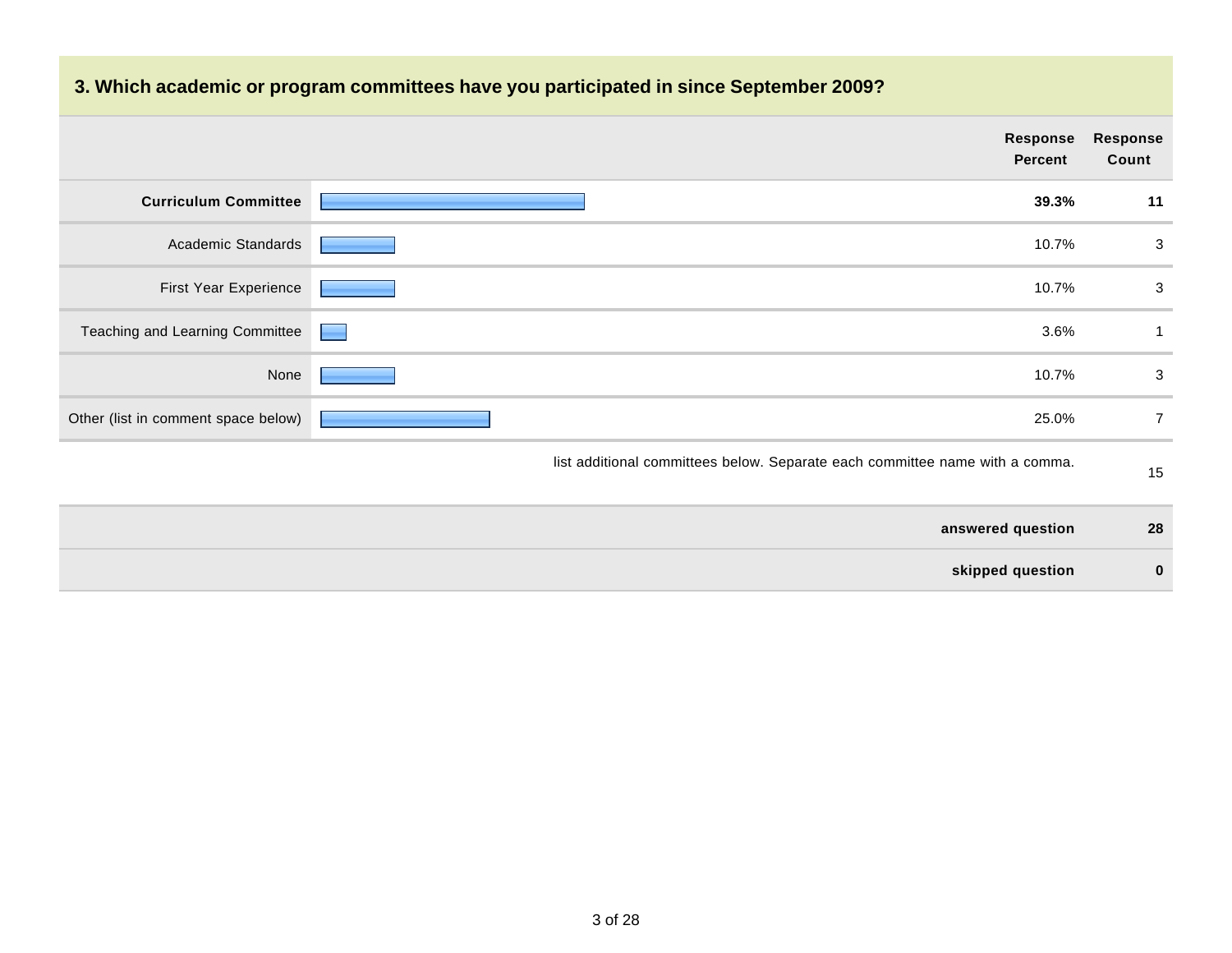# **4. Have you participated in developing any new academic programs at NWIC since September 2007? Response Percent Response Count Yes 50.0% 14 No 50.0% 14** How have you participated? 14 **answered question 28 skipped question 0**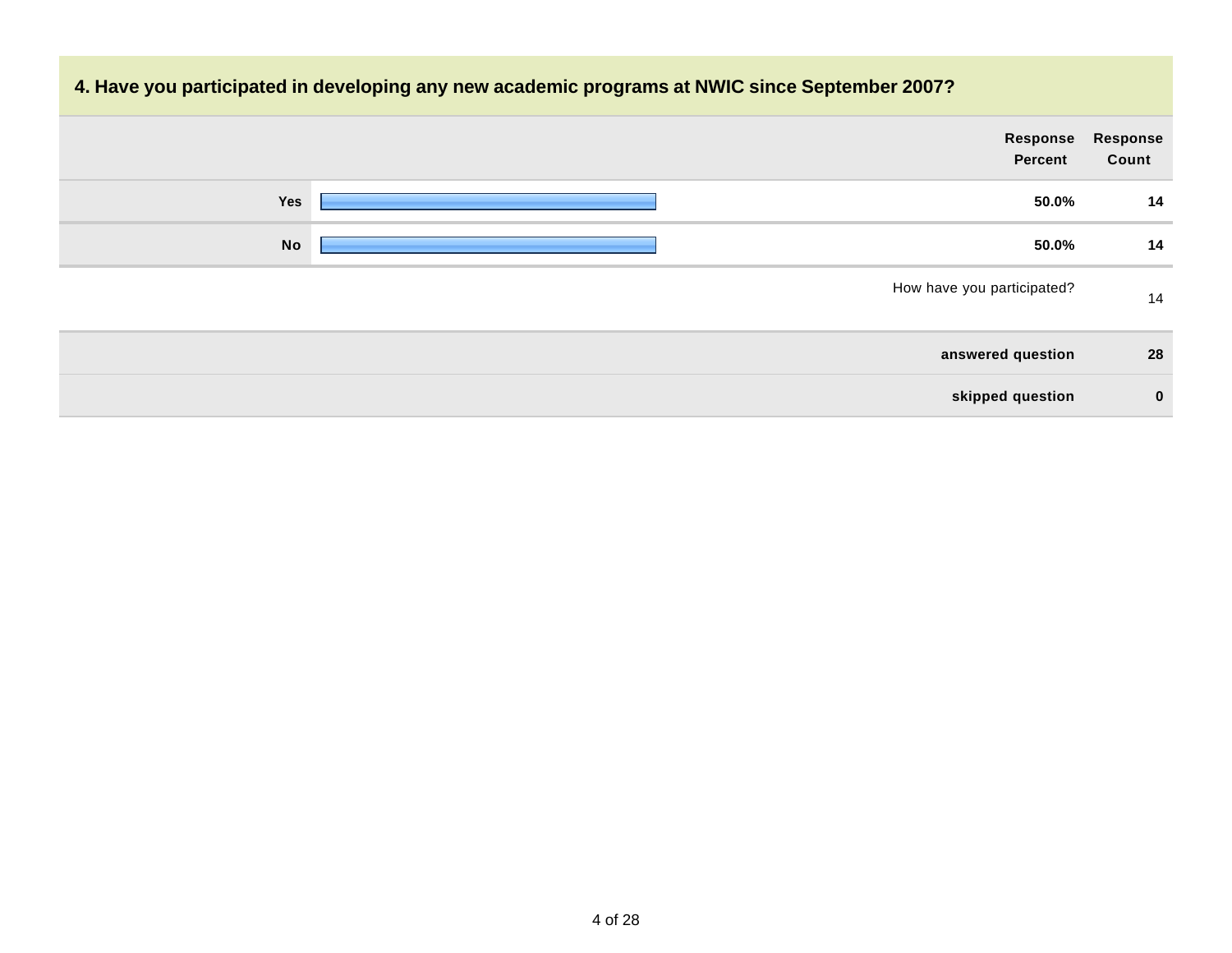

### **5. To what extent does the faculty believe that NWIC has established a teaching and learning philosophy?**

| answered question | 28       |
|-------------------|----------|
| skipped question  | $\Omega$ |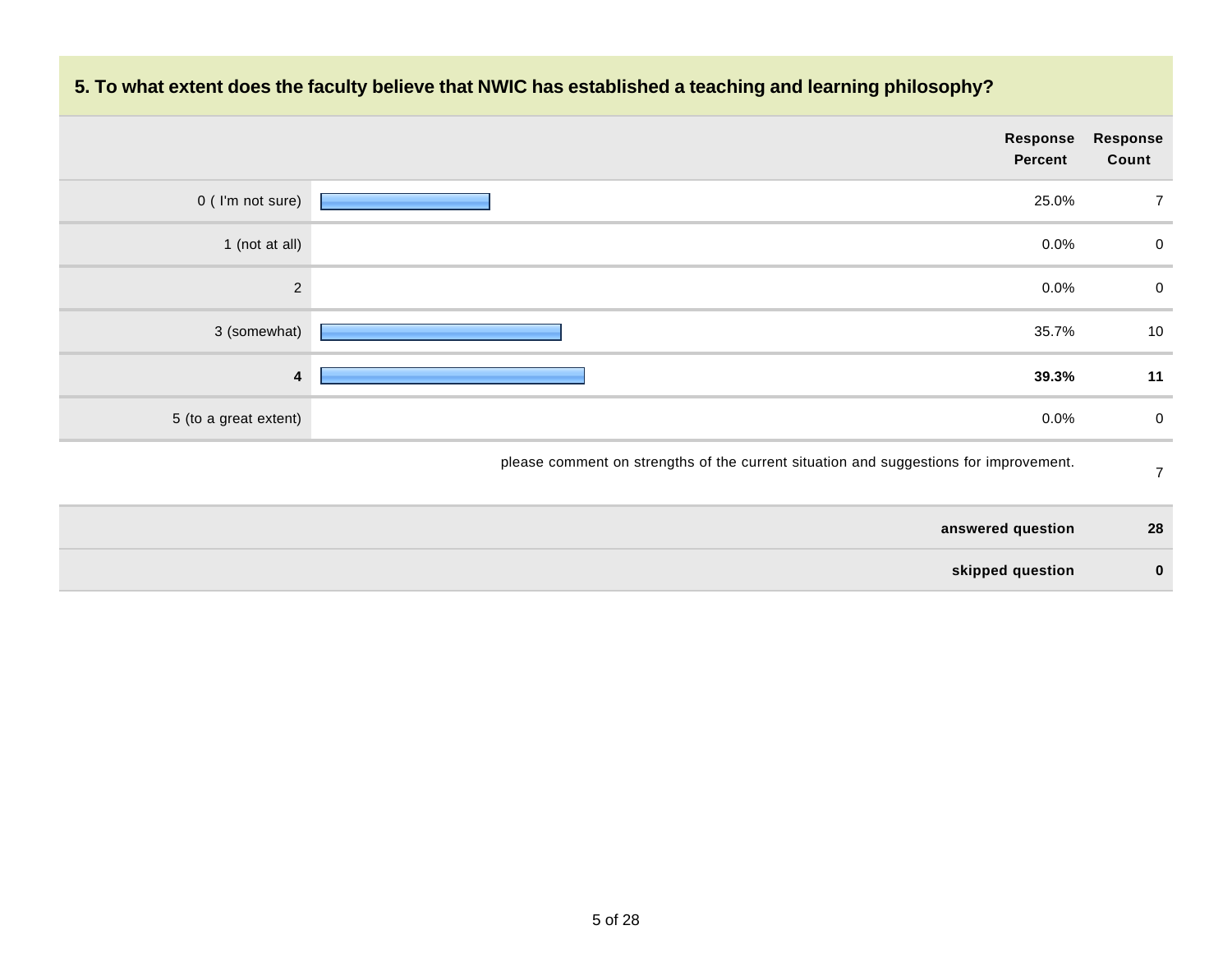**6. To what extent does the faculty believe that NWIC faculty and administration have a shared teaching and learning philosophy?**

|                       | Response<br><b>Percent</b>                                                            | Response<br>Count |
|-----------------------|---------------------------------------------------------------------------------------|-------------------|
| 0 (I'm not sure)      | 28.6%                                                                                 | 8                 |
| 1 (not at all)        | 0.0%                                                                                  | $\mathbf 0$       |
| $2^{\circ}$           | 7.1%                                                                                  | $\overline{2}$    |
| 3 (somewhat)          | 53.6%                                                                                 | 15                |
| $\overline{4}$        | 10.7%                                                                                 | 3                 |
| 5 (to a great extent) | 0.0%                                                                                  | $\mathbf 0$       |
|                       | please comment on strengths of the current situation and suggestions for improvement. | $\overline{7}$    |

| answered question | 28       |
|-------------------|----------|
| skipped question  | $\bf{0}$ |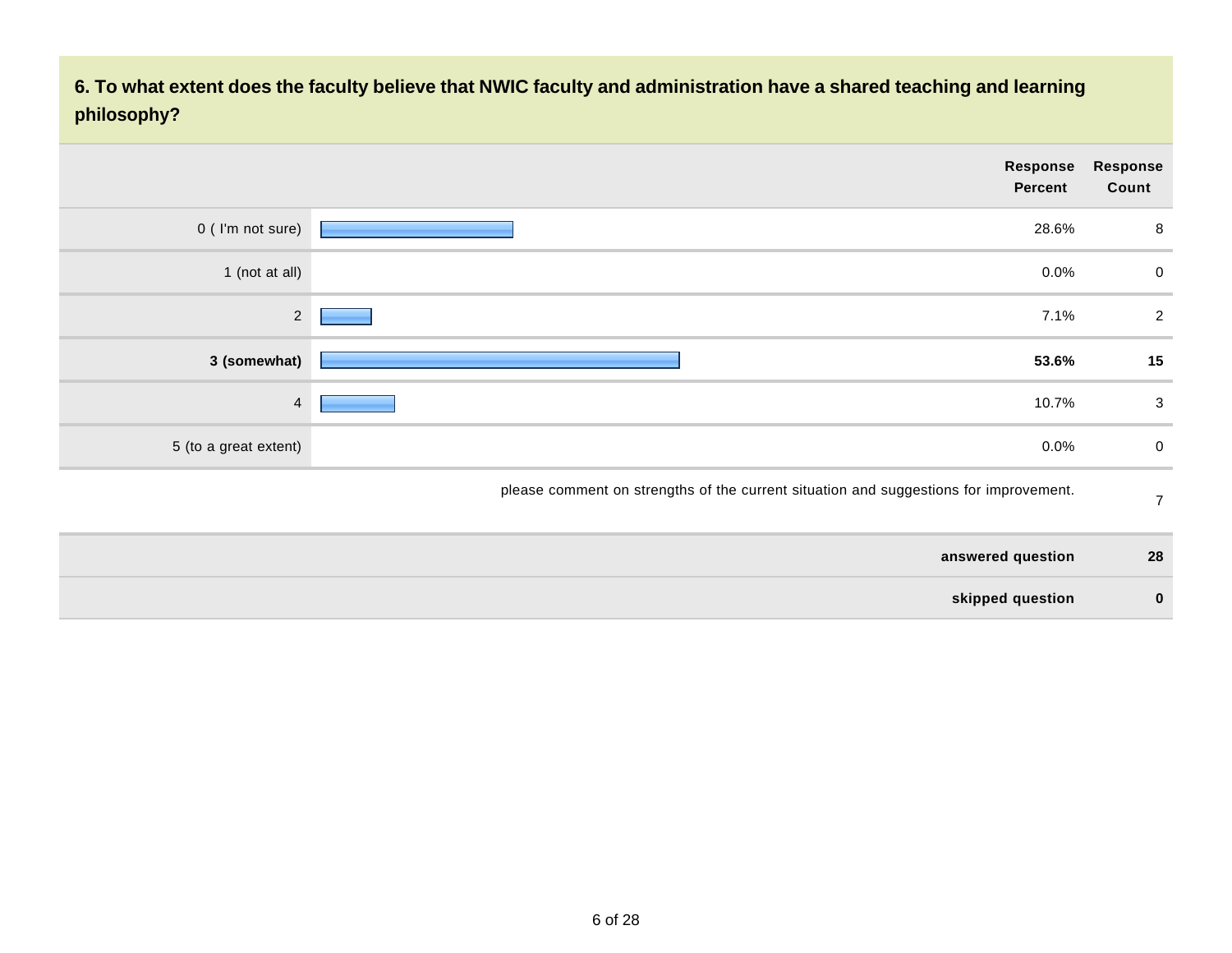**7. To what extent does the administration believe that NWIC faculty and administration have a shared teaching and learning philosophy?**

| Response<br>Count | Response<br><b>Percent</b>                                                            |   |                       |
|-------------------|---------------------------------------------------------------------------------------|---|-----------------------|
| 15                | 53.6%                                                                                 |   | 0 (I'm not sure)      |
| $\mathbf 0$       | 0.0%                                                                                  |   | 1 (not at all)        |
| $\overline{2}$    | 7.1%                                                                                  |   | $\overline{2}$        |
| $\,6\,$           | 21.4%                                                                                 |   | 3 (somewhat)          |
| 4                 | 14.3%                                                                                 |   | $\overline{4}$        |
|                   | 3.6%                                                                                  | ٠ | 5 (to a great extent) |
| $\sqrt{5}$        | please comment on strengths of the current situation and suggestions for improvement. |   |                       |
| 28                | answered question                                                                     |   |                       |

| skipped question |  |
|------------------|--|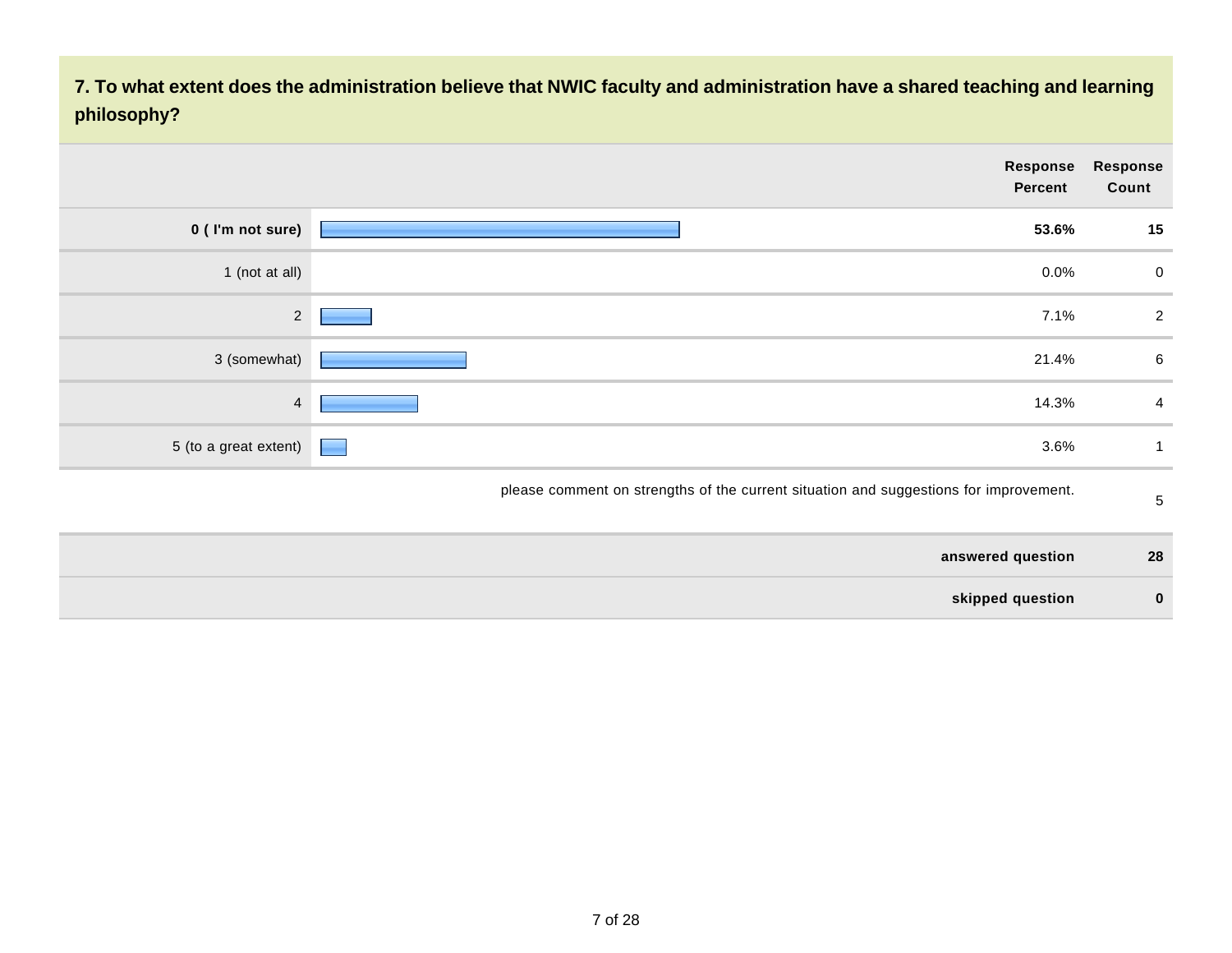### **8. To what extent does the faculty see a connection between the implementation of the assessment plan and improving teaching and learning at NWIC?**

|                       |   | Response<br>Percent                                                                   | Response<br>Count |
|-----------------------|---|---------------------------------------------------------------------------------------|-------------------|
| 0 (I'm not sure)      |   | 28.6%                                                                                 | 8                 |
| 1 (not at all)        |   | 3.6%                                                                                  |                   |
| $\overline{2}$        | ٠ | 3.6%                                                                                  |                   |
| 3 (somewhat)          |   | 25.0%                                                                                 | $\overline{7}$    |
| 4                     |   | 32.1%                                                                                 | 9                 |
| 5 (to a great extent) |   | 7.1%                                                                                  | $\overline{2}$    |
|                       |   | please comment on strengths of the current situation and suggestions for improvement. | $\,6\,$           |

| answered question | 28       |
|-------------------|----------|
| skipped question  | $\bf{0}$ |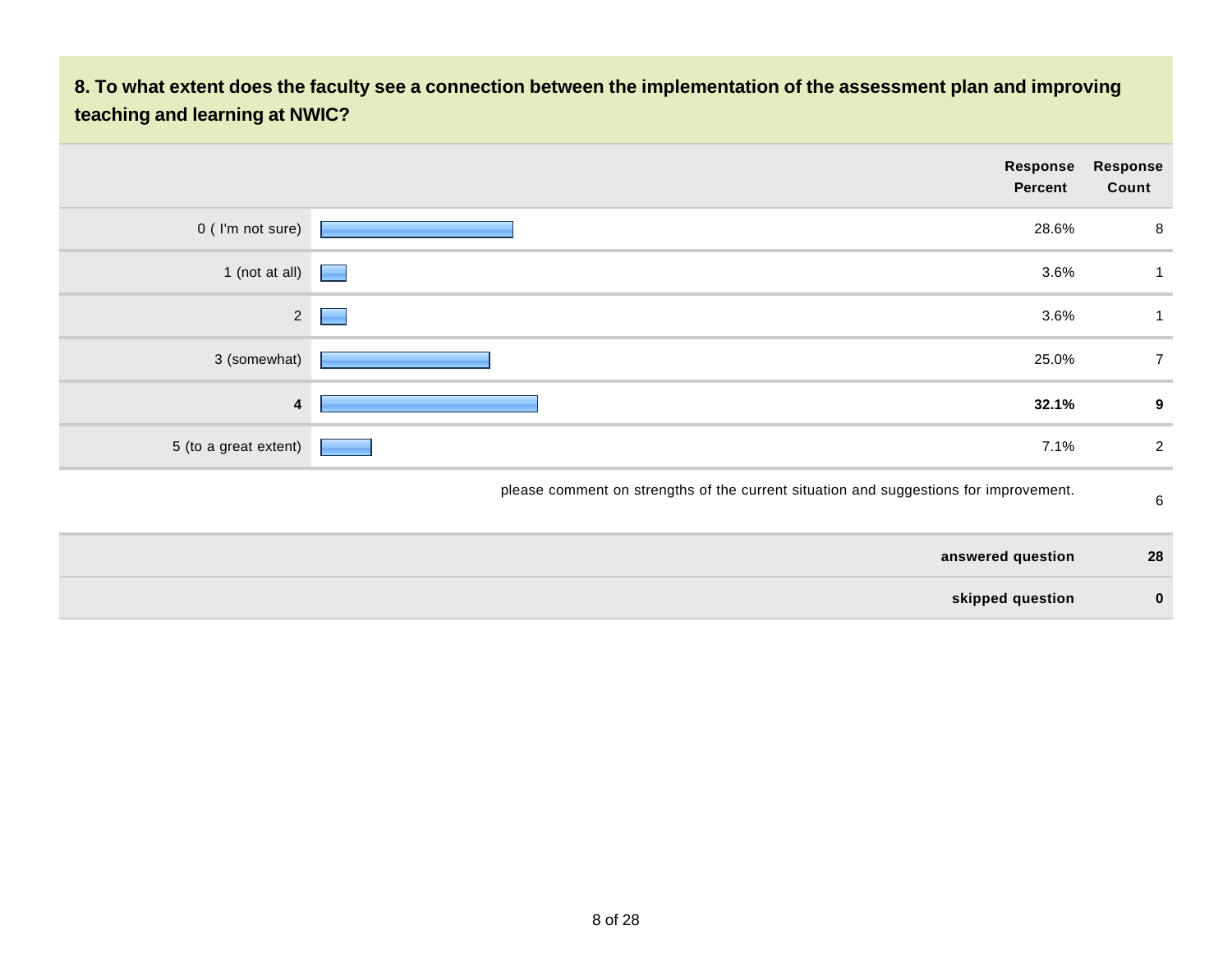# **Response Percent Response Count**  $0$  ( I'm not sure)  $\sqrt{14.3\%}$  4 1 (not at all)  $\sqrt{3.6\%}$  1 2 21.4% 6 **3 (somewhat) 46.4% 13**  $\frac{4}{7.1\%}$  7.1% 2 5 (to a great extent) **2** and the set of the set of the set of the set of the set of the set of the set of the set of the set of the set of the set of the set of the set of the set of the set of the set of the set of the s Please describe the cultural knowledge and tools that would aid faculty in teaching at NWIC 11

#### **9. To what extent does the faculty have access to the cultural knowledge and tools necessary to teach at NWIC?**

| answered question | 28 |
|-------------------|----|
| skipped question  |    |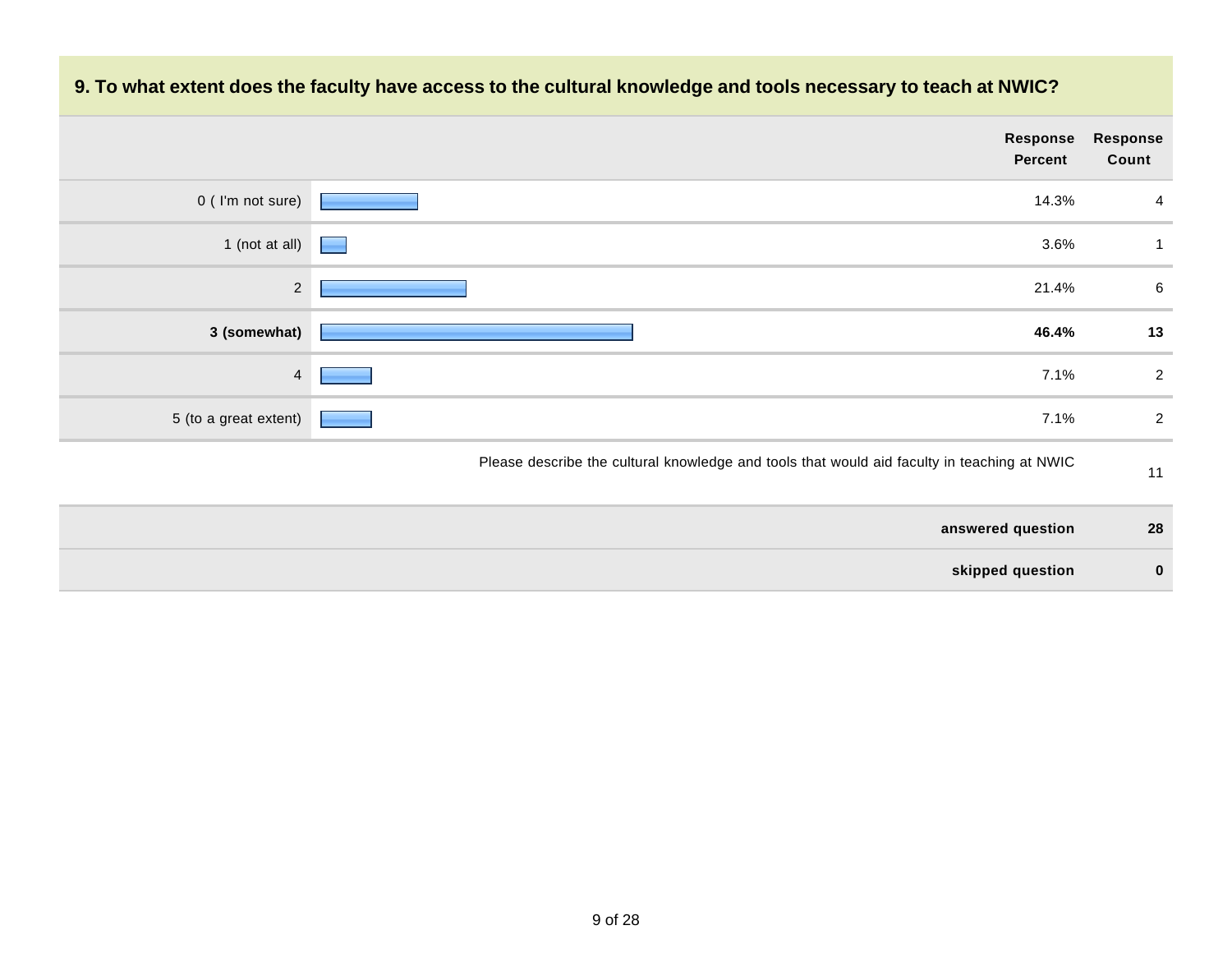**10. To what extent does the faculty have access to the general teaching and learning knowledge and tools necessary to teach at NWIC?**

|                       | Response<br><b>Percent</b>                                                                                       | <b>Response</b><br>Count |
|-----------------------|------------------------------------------------------------------------------------------------------------------|--------------------------|
| 0 (I'm not sure)      | 21.4%                                                                                                            | 6                        |
| 1 (not at all)        | $0.0\%$                                                                                                          | $\overline{0}$           |
| $\overline{2}$        | 3.6%                                                                                                             |                          |
| 3 (somewhat)          | 35.7%                                                                                                            | 10                       |
| 4                     | 39.3%                                                                                                            | 11                       |
| 5 (to a great extent) | $0.0\%$                                                                                                          | $\overline{0}$           |
|                       | Please describe the general teaching and learning knowledge and tools that would aid faculty in teaching at NWIC | 8                        |

| answered question | 28       |
|-------------------|----------|
| skipped question  | $\bf{0}$ |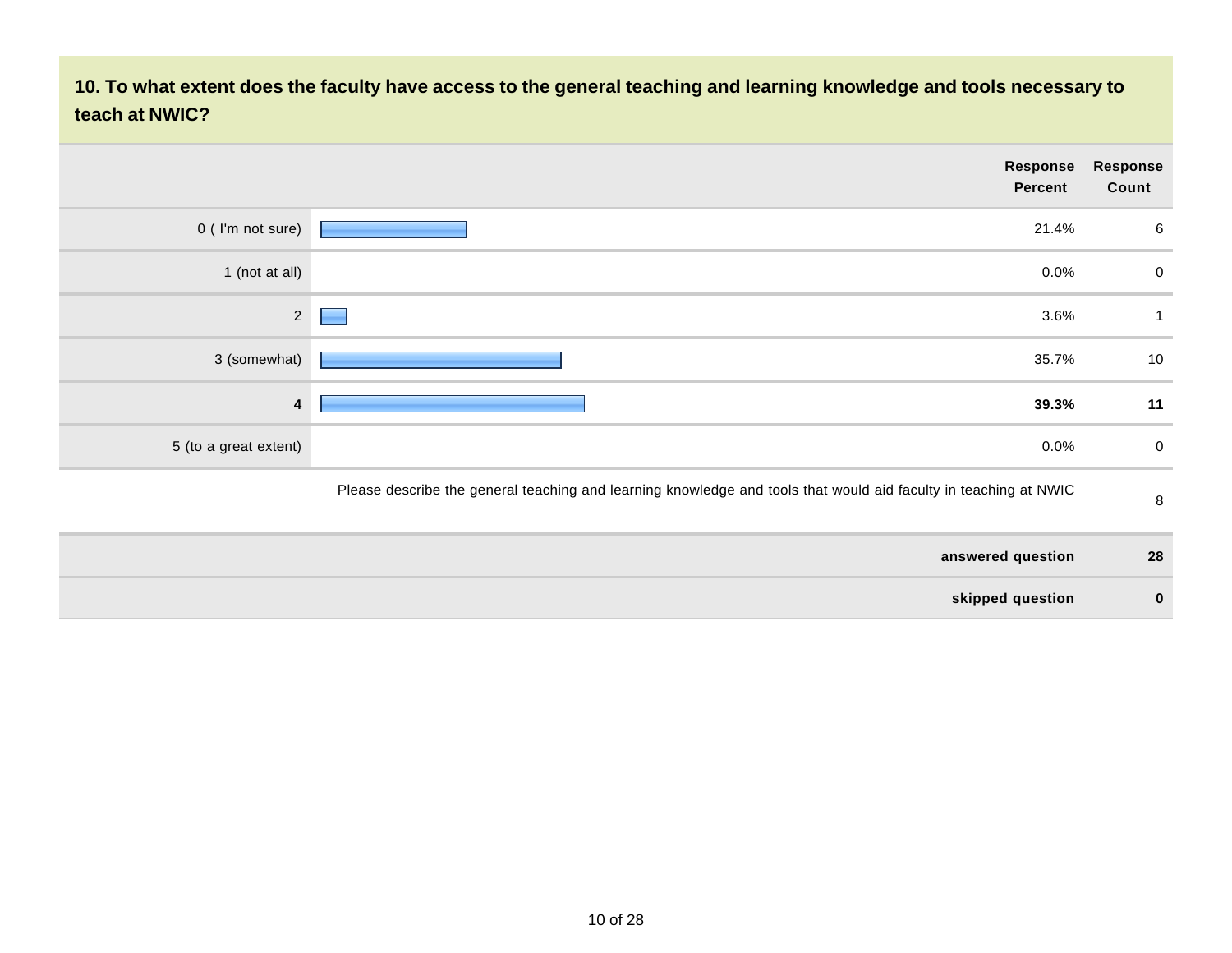

### **11. To what extent does the faculty at NWIC believe that it is involved in teaching and learning decisions?**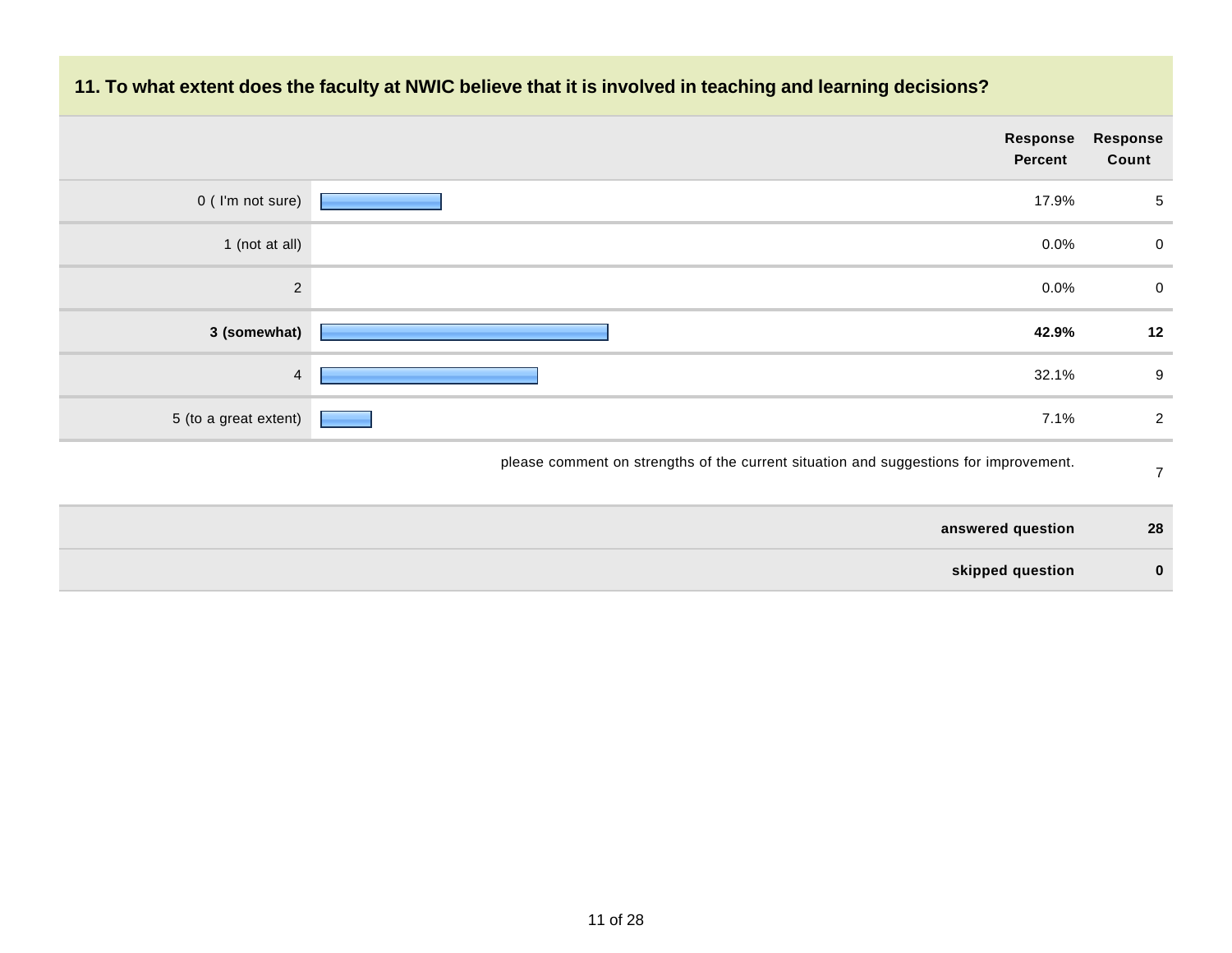**12. To what extent do you feel confident in your skills in creating and implementing course assessments? Please answer this question from your own perspective.**

|                       |   | Response<br><b>Percent</b>                                                 | Response<br>Count |
|-----------------------|---|----------------------------------------------------------------------------|-------------------|
| 0 (I'm not sure)      |   | 17.9%                                                                      | 5                 |
| 1 (not at all)        |   | 0.0%                                                                       | $\overline{0}$    |
| $\overline{2}$        | E | 3.6%                                                                       | 1                 |
| 3 (somewhat)          |   | 21.4%                                                                      | $6\phantom{.}6$   |
| 4                     |   | 32.1%                                                                      | 9                 |
| 5 (to a great extent) |   | 25.0%                                                                      | $\overline{7}$    |
|                       |   | Please describe tools and supports that would help you feel more confident | 5                 |
|                       |   | answered question                                                          | 28                |

**skipped question 0**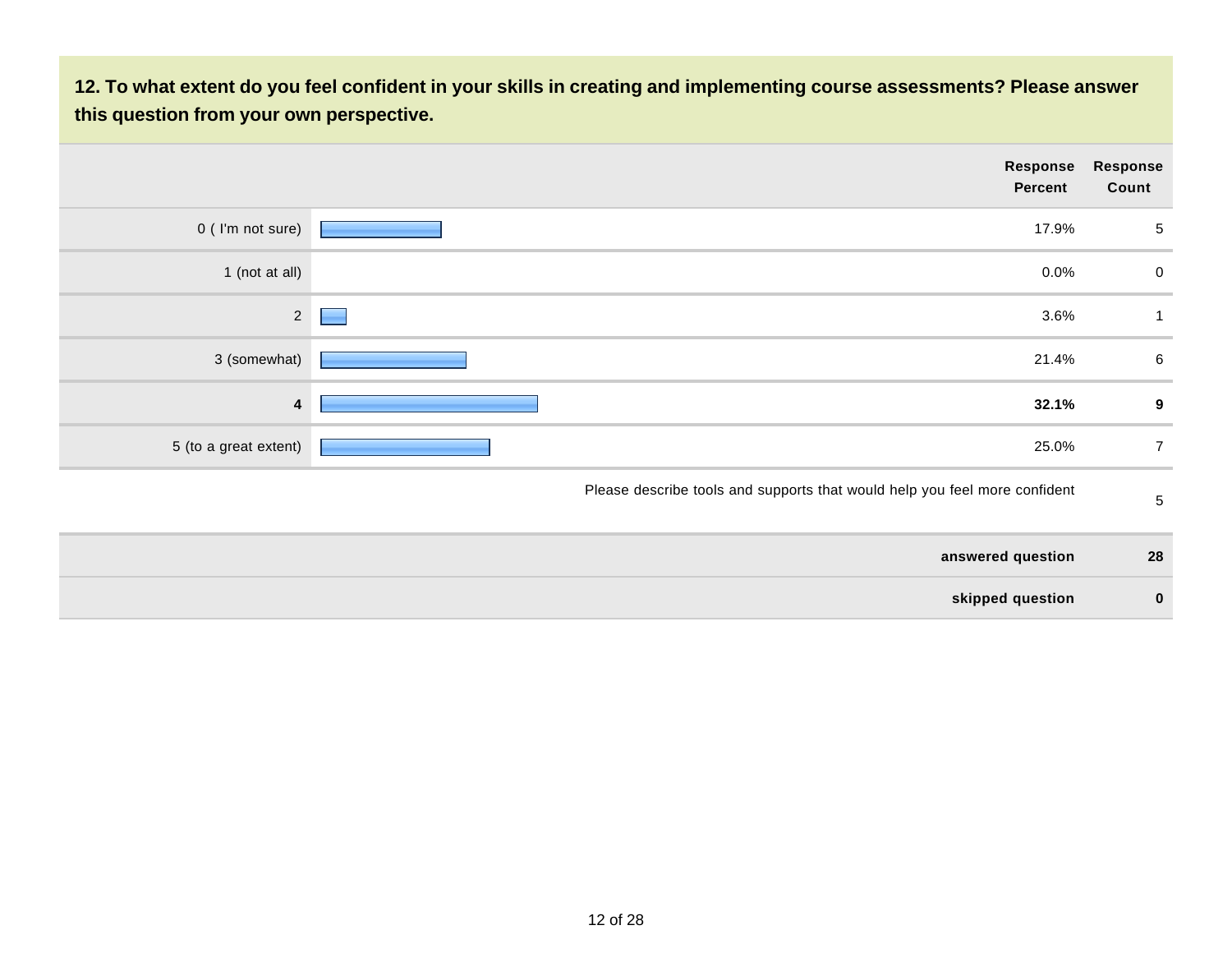**13. How much do you believe that each of the following factors influence faculty when developing course content? Please rate each factor from 1 to 5, where 1 means that the factor does not influence faculty at all up to 5, which means that the factor influences faculty greatly.** 

|                                                                               | 1 (not at all) | $\overline{2}$ | 3 (somewhat) | 4            | 5 (greatly)                              | Rating<br>Average | <b>Response</b><br>Count |
|-------------------------------------------------------------------------------|----------------|----------------|--------------|--------------|------------------------------------------|-------------------|--------------------------|
| * improvement of student<br>academic success                                  | $0.0\%$ (0)    | $0.0\%$ (0)    | $8.0\%$ (2)  | $32.0\%$ (8) | 60.0% (15)                               | 4.52              | 25                       |
| * affirmation of students' tribal<br>identity                                 | $0.0\%$ (0)    | $8.0\%$ (2)    | 28.0% (7)    | 28.0% (7)    | $36.0\%$ (9)                             | 3.92              | 25                       |
| * inclusion of content that interests<br>students                             | $0.0\%$ (0)    | $0.0\%$ (0)    | $20.0\%$ (5) | 28.0% (7)    | 52.0% (13)                               | 4.32              | 25                       |
| * inclusion of content that interests<br>the instructor                       | $0.0\%$ (0)    | $0.0\%$ (0)    | 28.0% (7)    | $16.0\%$ (4) | 56.0% (14)                               | 4.28              | 25                       |
| * inclusion of content that relates<br>tribal examples to academic<br>content | $0.0\%$ (0)    | $4.0\%$ (1)    | $20.0\%$ (5) | $32.0\%$ (8) | 44.0% (11)                               | 4.16              | 25                       |
| * other (describe below)                                                      | $0.0\%$ (0)    | $14.3\%$ (1)   | $0.0\%$ (0)  | $14.3\%$ (1) | $71.4\%$ (5)                             | 4.43              | $\overline{7}$           |
|                                                                               |                |                |              |              | other influences or additional comments. |                   | 8                        |

**answered question 25**

**skipped question 3**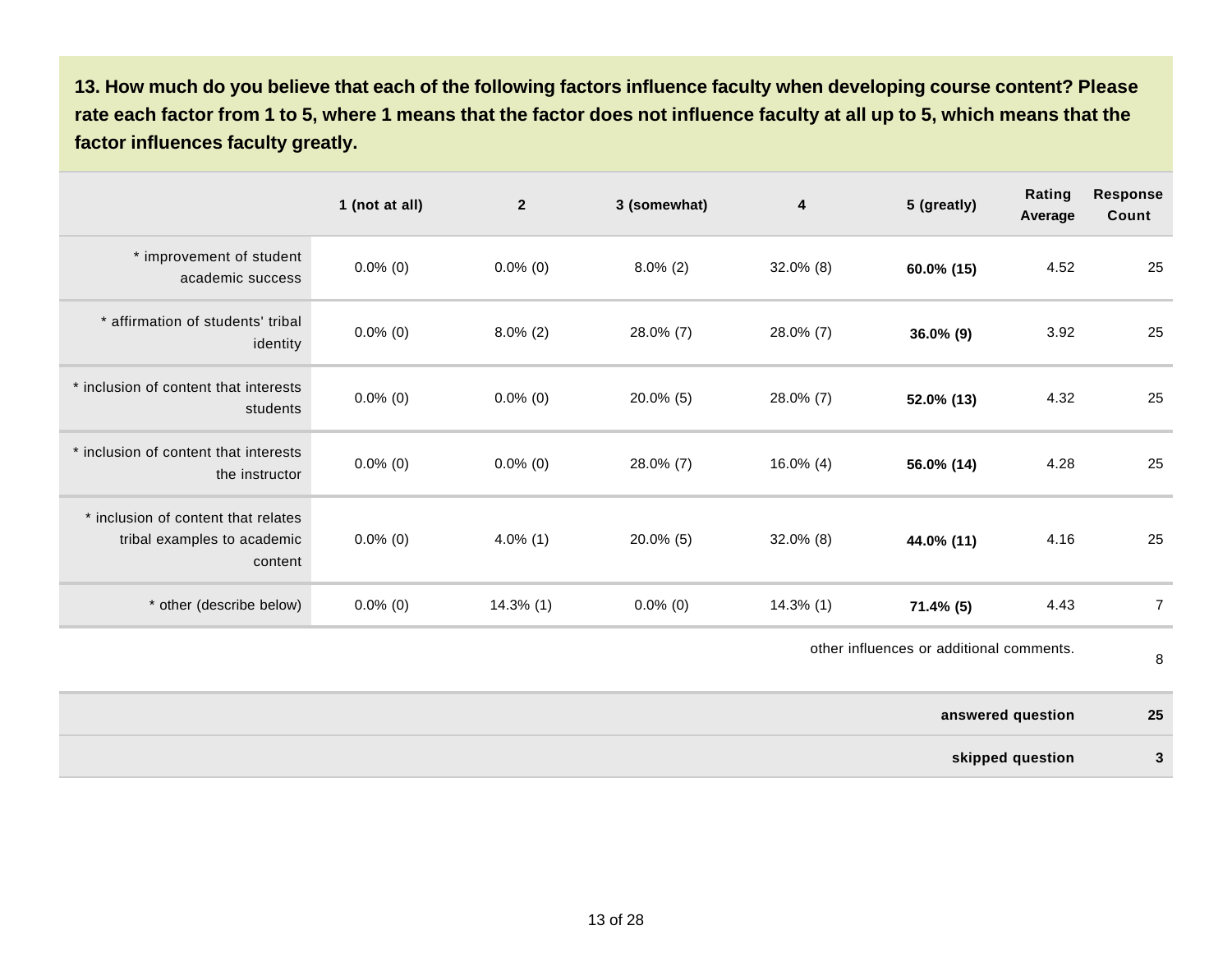**14. How much do you believe that each of the following factors influence faculty when deciding what content to teach and what methods to use in teaching courses at NWIC? Please rate each factor from 1 to 5, where 1 means that the factor does not influence faculty at all up to 5, which means that the factor influences faculty greatly.** 

|                                                                                                 | 1 (not at all) | $\overline{2}$ | 3 (somewhat) | 4            | 5 (greatly)  | Rating<br>Average | <b>Response</b><br>Count |
|-------------------------------------------------------------------------------------------------|----------------|----------------|--------------|--------------|--------------|-------------------|--------------------------|
| * prior academic knowledge                                                                      | $0.0\%$ (0)    | $0.0\%$ (0)    | $16.0\%$ (4) | 44.0% (11)   | 40.0% (10)   | 4.24              | 25                       |
| * knowledge about NWIC student<br>interests and how they learn                                  | $0.0\%$ (0)    | $0.0\%$ (0)    | 28.0% (7)    | 44.0% (11)   | 28.0% (7)    | 4.00              | 25                       |
| * academic standards comparable<br>to those used at non-tribal higher<br>education institutions | $0.0\%$ (0)    | $16.0\%$ (4)   | 28.0% (7)    | $32.0\%$ (8) | 24.0% (6)    | 3.64              | 25                       |
| * program outcomes developed at<br><b>NWIC</b>                                                  | $0.0\%$ (0)    | $16.0\%$ (4)   | $8.0\%$ (2)  | 48.0% (12)   | 28.0% (7)    | 3.88              | 25                       |
| * how well they address the NWIC<br>institutional mission                                       | $0.0\%$ (0)    | $8.0\%$ (2)    | 28.0% (7)    | $32.0\%$ (8) | $32.0\%$ (8) | 3.88              | 25                       |
| * other (describe below)                                                                        | $0.0\%$ (0)    | $0.0\%$ (0)    | 100.0% (2)   | $0.0\%$ (0)  | $0.0\%$ (0)  | 3.00              | $\overline{2}$           |

other influences or addititonal comments

1

| 25           | answered question |
|--------------|-------------------|
| $\mathbf{r}$ | skipped question  |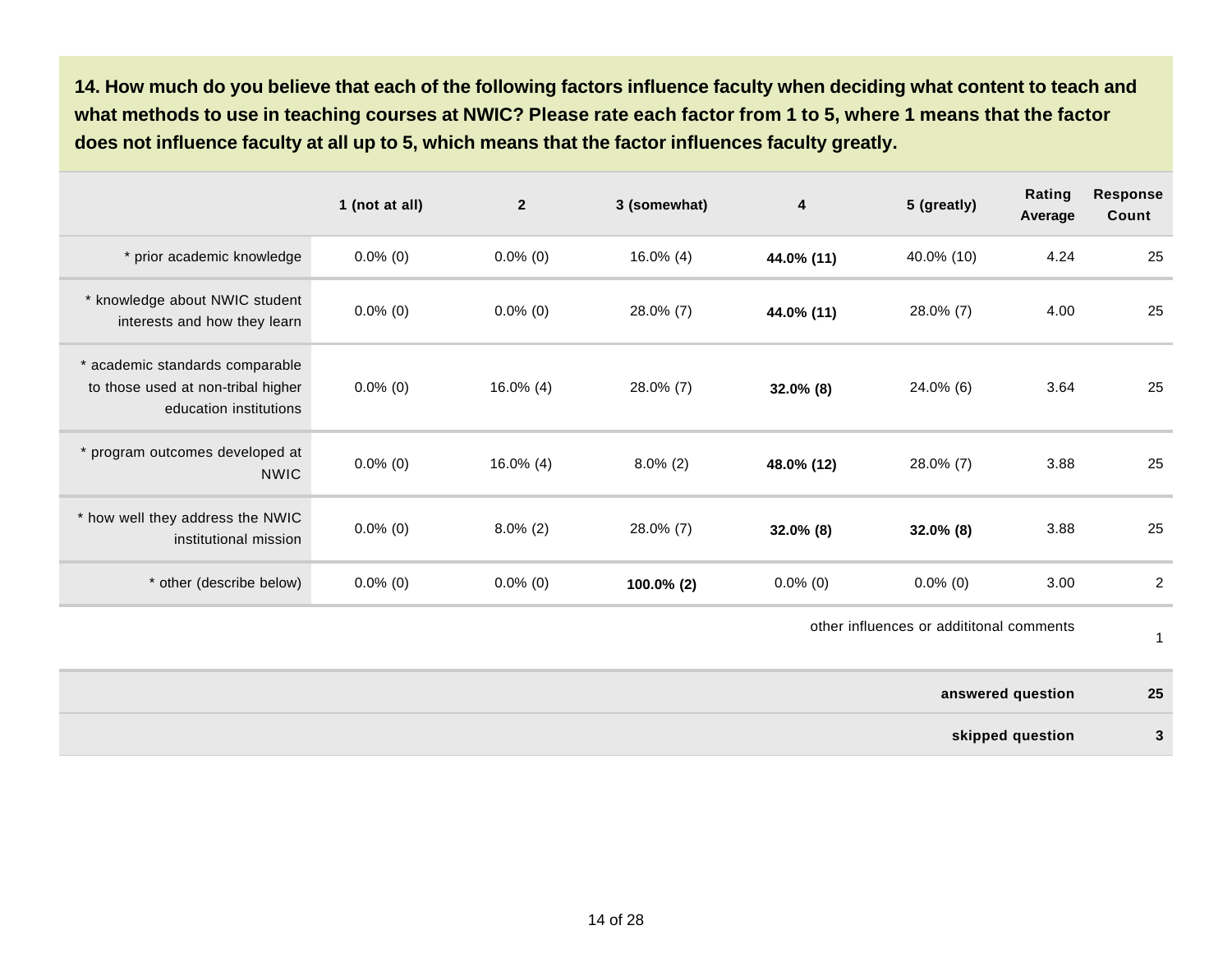**15. To what extent do you believe that each of the following factors influence faculty in finding out about and determining what native content to teach in courses? Please rate each factor from 1 to 5, where 1 means that the factor does not influence faculty at all up to 5, which means that the factor influences faculty greatly.** 

|                                                                  | 1 (not at all) | $\mathbf{2}$ | 3 (somewhat) | 4            | 5 (greatly)  | Rating<br>Average | <b>Response</b><br>Count |
|------------------------------------------------------------------|----------------|--------------|--------------|--------------|--------------|-------------------|--------------------------|
| * asking native students                                         | $0.0\%$ (0)    | $4.0\%$ (1)  | 28.0% (7)    | $32.0\%$ (8) | $36.0\%$ (9) | 4.00              | 25                       |
| * asking native faculty or staff                                 | $8.0\%$ (2)    | $12.0\%$ (3) | $20.0\%$ (5) | 40.0% (10)   | $20.0\%$ (5) | 3.52              | 25                       |
| * asking community members                                       | $4.0\%$ (1)    | $16.0\%$ (4) | $36.0\%$ (9) | $32.0\%$ (8) | $12.0\%$ (3) | 3.32              | 25                       |
| * attending professional meetings<br>that contain native content | $8.0\%$ (2)    | $8.0\%$ (2)  | 44.0% (11)   | $32.0\%$ (8) | $8.0\%$ (2)  | 3.24              | 25                       |
| * reading literature with native<br>content                      | $4.0\%$ (1)    | $4.0\%$ (1)  | 24.0% (6)    | 44.0% (11)   | 24.0% (6)    | 3.80              | 25                       |
| * other (describe below)                                         | $0.0\%$ (0)    | $50.0\%$ (1) | $50.0\%$ (1) | $0.0\%$ (0)  | $0.0\%$ (0)  | 2.50              | 2                        |

other influences or additional comments.

4

**answered question 25 skipped question 3**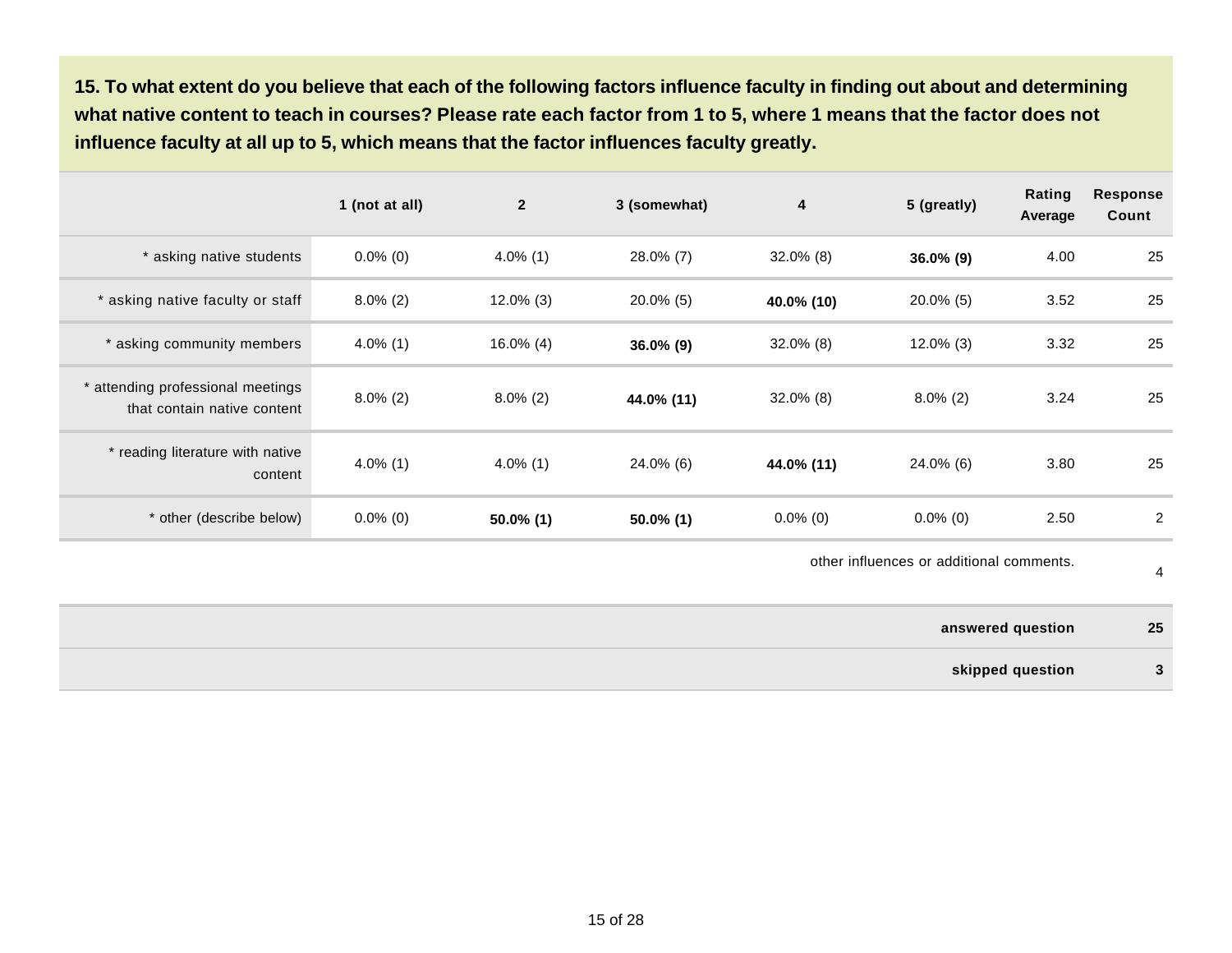**16. How much influence do you believe that each of the following items would have on improving teaching and learning at NWIC? Please rate each item from 1 to 5, where 1 means that the item would not influence teaching and learning at NWIC at all up to 5, which means that the factor would influence teaching and learning at NWIC greatly.** 

|                                                                                                                   | 1 (not at all) | $\overline{2}$ | 3 (somewhat) | 4            | 5 (greatly)  | Rating<br>Average | <b>Response</b><br>Count |
|-------------------------------------------------------------------------------------------------------------------|----------------|----------------|--------------|--------------|--------------|-------------------|--------------------------|
| * creation of a physical teaching<br>and learning center                                                          | $12.0\%$ (3)   | 28.0% (7)      | 20.0% (5)    | $20.0\%$ (5) | 20.0% (5)    | 3.08              | 25                       |
| * working with native education<br>specialists                                                                    | $0.0\%$ (0)    | $8.0\%$ (2)    | $20.0\%$ (5) | 40.0% (10)   | $32.0\%$ (8) | 3.96              | 25                       |
| * development of bibliographies of<br>useful teaching and learning tools<br>and information                       | $4.0\%$ (1)    | $8.0\%$ (2)    | 24.0% (6)    | 40.0% (10)   | 24.0% (6)    | 3.72              | 25                       |
| * development of a faculty learning<br>community, which could include<br>regularly scheduled faculty<br>dialogues | $4.0\%$ (1)    | $8.0\%$ (2)    | 20.0% (5)    | 40.0% (10)   | 28.0% (7)    | 3.80              | 25                       |
| * working with teaching and learning<br>initiatives at other higher education<br>institutions                     | $0.0\%$ (0)    | $4.0\%$ (1)    | 44.0% (11)   | $32.0\%$ (8) | 20.0% (5)    | 3.68              | 25                       |
| * other (describe below)                                                                                          | $0.0\%$ (0)    | $33.3\%$ (1)   | $0.0\%$ (0)  | $33.3\%$ (1) | $33.3\%$ (1) | 3.67              | 3                        |

describe other endeavors that would benefit teaching and learning at NWIC or expound on the items above

4

**answered question 25 skipped question 3**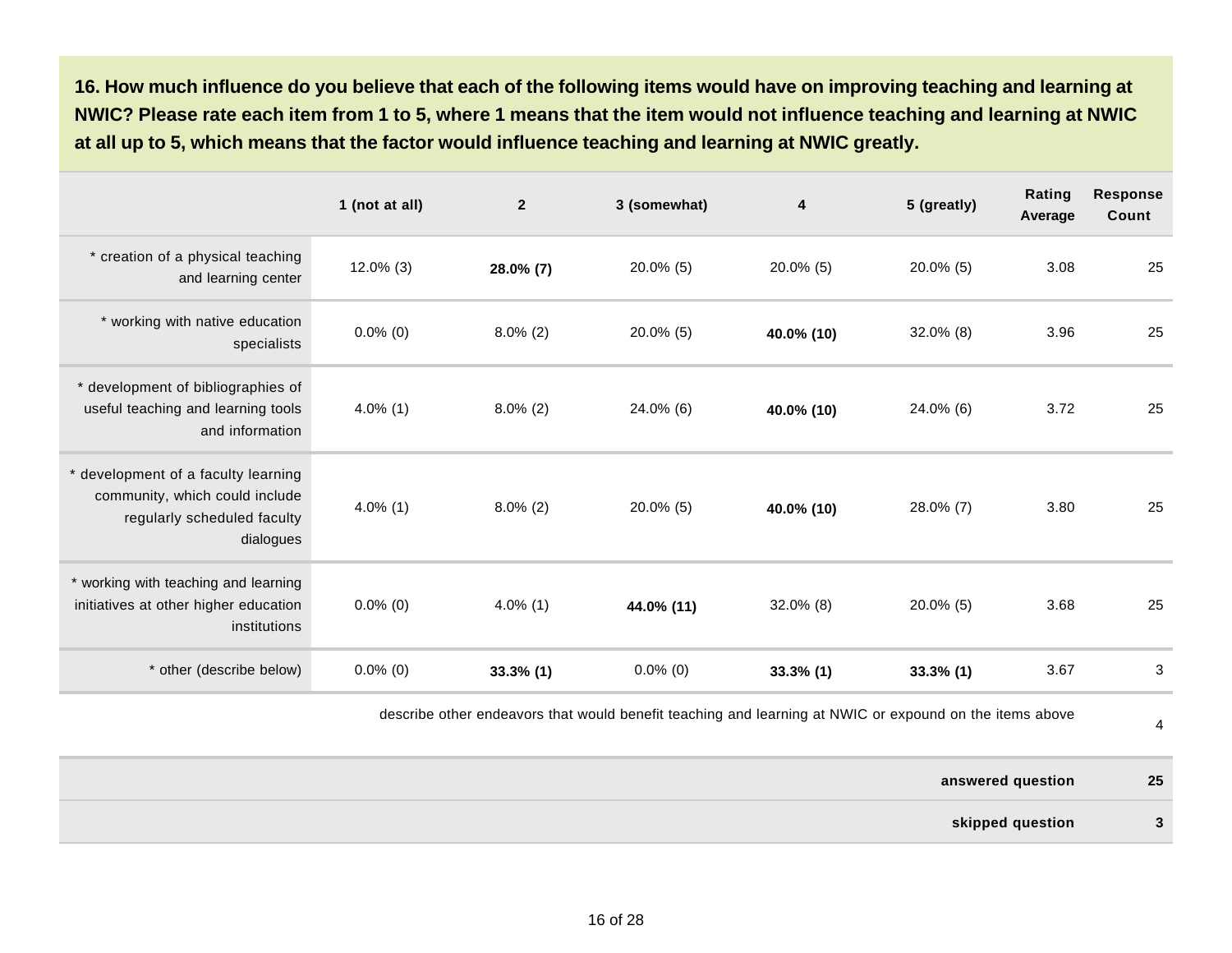| 17. Please comment on any other aspects of the teaching and learning environment at NWIC that you think are important to<br>mention. |                   |
|--------------------------------------------------------------------------------------------------------------------------------------|-------------------|
|                                                                                                                                      | Response<br>Count |
|                                                                                                                                      | 4                 |
| answered question                                                                                                                    | 4                 |
| skipped question                                                                                                                     | 24                |

| Page 1, Q1. Please indicate which of the descriptions in the pull down list best describes your position at NWIC. |                       |
|-------------------------------------------------------------------------------------------------------------------|-----------------------|
| support staff for faculty and student science projects.                                                           | Jun 20, 2011 10:01 AM |
| part time                                                                                                         | Jun 13, 2011 3:15 PM  |
| Teaching Assistant and Part time teacher                                                                          | Jun 13, 2011 11:26 AM |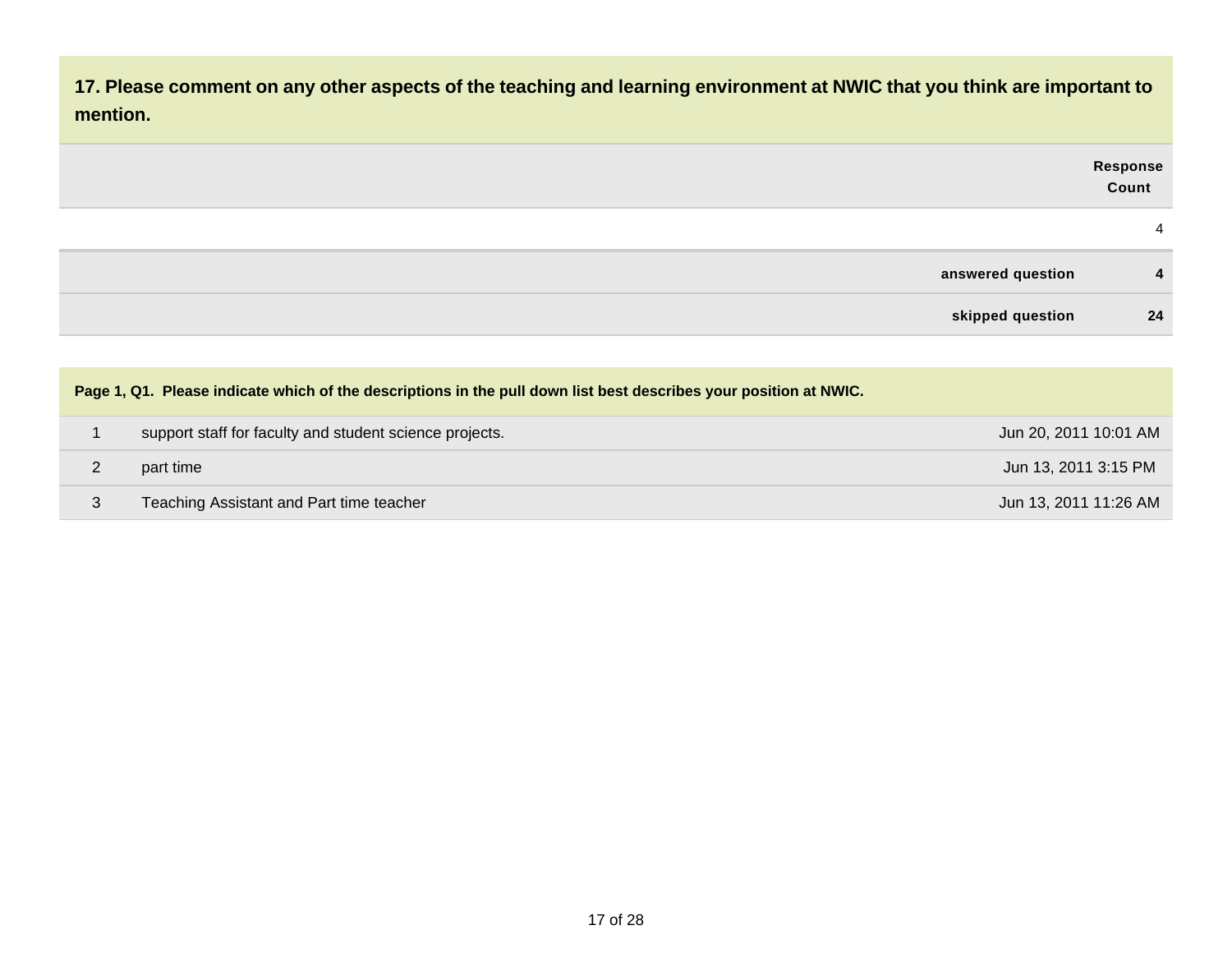|                 | Page 1, Q3. Which academic or program committees have you participated in since September 2009? |                       |
|-----------------|-------------------------------------------------------------------------------------------------|-----------------------|
| $\mathbf{1}$    | Retention Committee, ISL Advisory, Tribal Leadership Conference                                 | Jul 6, 2011 3:54 PM   |
| $\overline{2}$  | NES internship, sustainability committee, Environmental teachers assistant                      | Jun 20, 2011 10:01 AM |
| 3               | all of the above                                                                                | Jun 17, 2011 12:56 PM |
| 4               | BSNES,                                                                                          | Jun 15, 2011 2:53 PM  |
| $5\overline{)}$ | Service Learning                                                                                | Jun 13, 2011 11:38 AM |
| 6               | Graduation, retention, accreditation                                                            | Jun 13, 2011 11:31 AM |
| $\overline{7}$  | Sustainable and Library                                                                         | Jun 13, 2011 11:26 AM |
| 8               | Service Learning                                                                                | Jun 13, 2011 9:21 AM  |
| 9               | <b>Wal Mart Grant</b>                                                                           | Jun 6, 2011 11:37 AM  |
| 10              | Sustainability committee, Service learning committee                                            | Jun 5, 2011 6:08 PM   |
| 11              | teaching and learning committee                                                                 | Jun 4, 2011 10:14 AM  |
| 12              | Retention                                                                                       | Jun 3, 2011 2:56 PM   |
| 13              | <b>T&amp;L Institute Planning</b>                                                               | Jun 3, 2011 2:43 PM   |
| 14              | Teaching and Learning Committee, Internship Selection Committee                                 | Jun 2, 2011 10:01 PM  |
| 15              | Sustainability Committee, Achieving the Dream group, Science Meetings                           | Jun 2, 2011 10:47 AM  |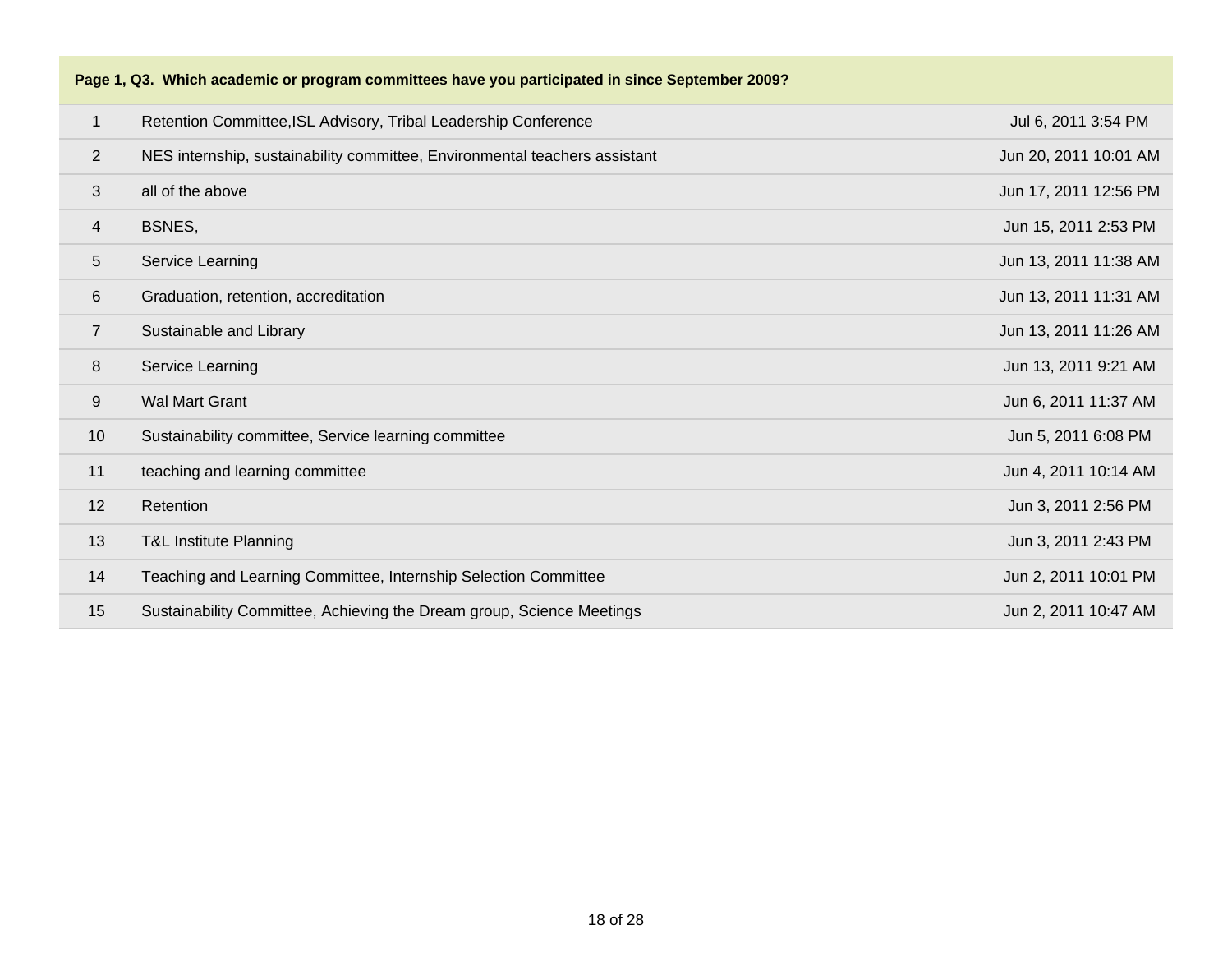|                | Page 1, Q4. Have you participated in developing any new academic programs at NWIC since September 2007? |                       |
|----------------|---------------------------------------------------------------------------------------------------------|-----------------------|
| $\mathbf{1}$   | As a Program Coordinator                                                                                | Jul 6, 2011 3:54 PM   |
| $\overline{2}$ | Assisted a Lummi faculty with a Stream assessment class.                                                | Jun 20, 2011 10:01 AM |
| 3              | Worked with others to develop and re-activate AA in Business and Entrepreneurship.                      | Jun 17, 2011 10:16 AM |
| 4              | Developing new courses                                                                                  | Jun 16, 2011 1:48 PM  |
| 5              | Env. Science Four Year Degree                                                                           | Jun 16, 2011 10:13 AM |
| 6              | I've worked on implementing the BSNES degree                                                            | Jun 15, 2011 2:53 PM  |
| $\overline{7}$ | Providing input and developing outcomes                                                                 | Jun 13, 2011 12:52 PM |
| 8              | Course development                                                                                      | Jun 13, 2011 11:31 AM |
| 9              | Participating in discussions of the new Native Studies four year degree                                 | Jun 13, 2011 9:21 AM  |
| 10             | attending meetings at main campus                                                                       | Jun 6, 2011 11:37 AM  |
| 11             | implemented                                                                                             | Jun 3, 2011 2:56 PM   |
| 12             | <b>Curriculum Committee</b>                                                                             | Jun 2, 2011 10:01 PM  |
| 13             | Redesigned IT program                                                                                   | May 31, 2011 1:56 PM  |
| 14             | Created curriculum for business occupations courses                                                     | May 31, 2011 1:43 PM  |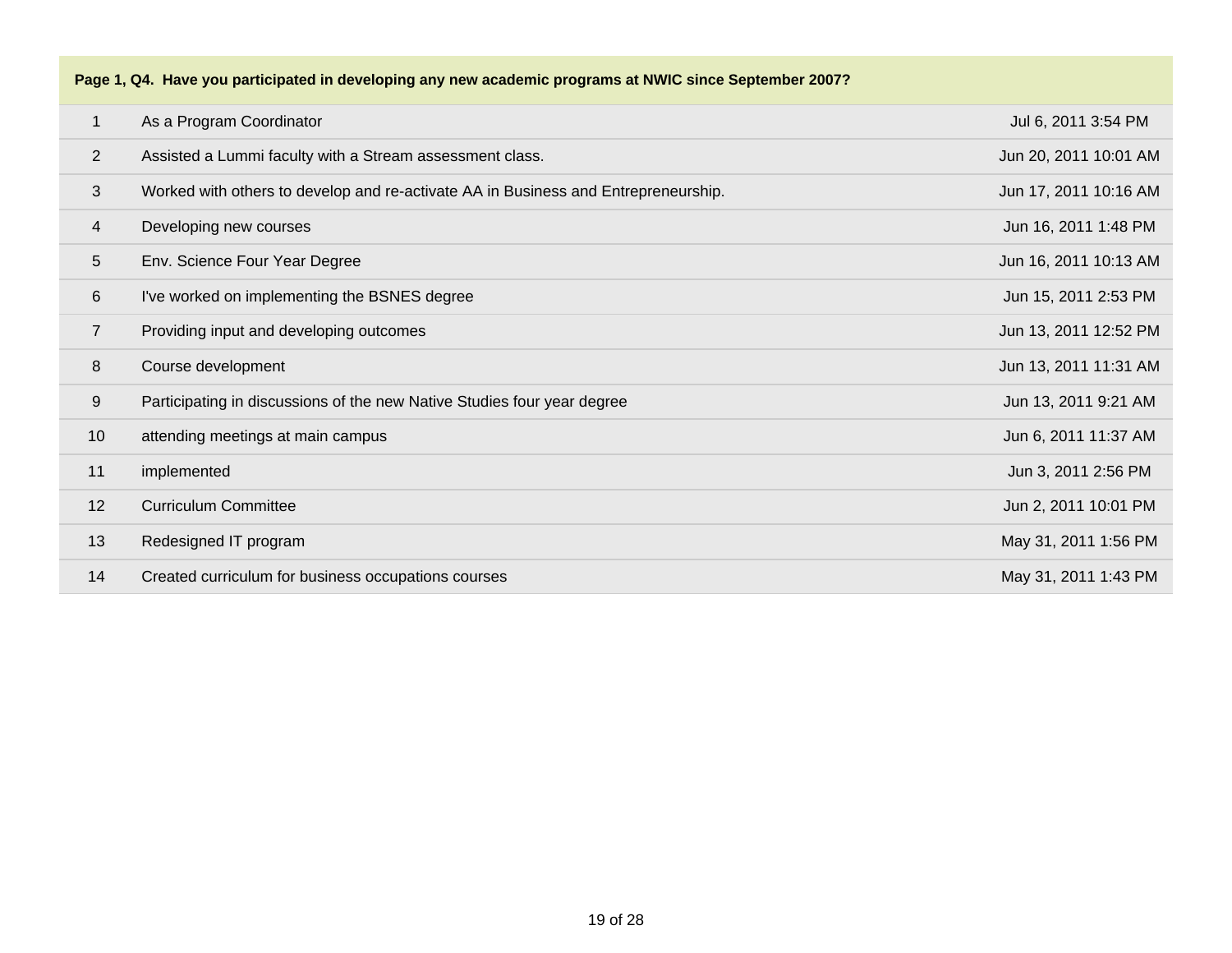| Page 1, Q5. To what extent does the faculty believe that NWIC has established a teaching and learning philosophy? |                                                                                                                                                                                                                                                                                                                                                                                                                                                                                                                                                                                                                                                                                                                                                                                                                                                                                                                                                                                                                                                                                                                                                                                                                                                                                                                                                                                                                                                                              |                       |
|-------------------------------------------------------------------------------------------------------------------|------------------------------------------------------------------------------------------------------------------------------------------------------------------------------------------------------------------------------------------------------------------------------------------------------------------------------------------------------------------------------------------------------------------------------------------------------------------------------------------------------------------------------------------------------------------------------------------------------------------------------------------------------------------------------------------------------------------------------------------------------------------------------------------------------------------------------------------------------------------------------------------------------------------------------------------------------------------------------------------------------------------------------------------------------------------------------------------------------------------------------------------------------------------------------------------------------------------------------------------------------------------------------------------------------------------------------------------------------------------------------------------------------------------------------------------------------------------------------|-----------------------|
| $\mathbf{1}$                                                                                                      | It would be most beneficial if the Teaching and Learning Institute were held mandatory for all faculty to attend. This is an<br>opportunity for the faculty to learn more about T&L.                                                                                                                                                                                                                                                                                                                                                                                                                                                                                                                                                                                                                                                                                                                                                                                                                                                                                                                                                                                                                                                                                                                                                                                                                                                                                         | Jul 6, 2011 3:54 PM   |
| $\overline{2}$                                                                                                    | I feel faculty, on the whole, remains entrenched in some outmoded styles of teaching, particularly in the online modality. I<br>don;t think there is enough emphasis on learning styles                                                                                                                                                                                                                                                                                                                                                                                                                                                                                                                                                                                                                                                                                                                                                                                                                                                                                                                                                                                                                                                                                                                                                                                                                                                                                      | Jun 15, 2011 2:53 PM  |
| 3                                                                                                                 | I think that it is in the early stages of development.                                                                                                                                                                                                                                                                                                                                                                                                                                                                                                                                                                                                                                                                                                                                                                                                                                                                                                                                                                                                                                                                                                                                                                                                                                                                                                                                                                                                                       | Jun 13, 2011 1:51 PM  |
| $\overline{4}$                                                                                                    | we have been working on a philosophy steadily. but I sense that there is not complete buy-in from some of the faculty. I<br>would say that we need to spend more time within each academic discipline to establish more community and partnership<br>in learning across the curriculum. Especially in terms of skills that students should master in each course so skills can be<br>built on. As long as we are each so "siloed" in our practice, I feel that students are not able to maximize their experience.<br>For such a small school, we should be able to assume that students learn certain things from taking and passing previous<br>courses, but I don't think this is the case. It has been my experience that students are not able to articulate what they<br>have learned (or should have learned) from passing other classes. So I would like to work towards fixing that by mapping<br>out and sequencing the learning progression of skills throughout the programs. I have also heard a lot of talk about<br>"native" philosophy in teaching and learning. But to me that's about as far as it goes. We must incorporate "native"critical<br>thinking and analytical skills - but I still am not sure what those are. As a non-native I have a "sense" of what they are<br>from my personal experiences, but as far as "knowing" exactly how and what we should specifically be doing, I am still<br>wondering what exactly I am supposed to be doing. | Jun 13, 2011 12:52 PM |
| 5                                                                                                                 | I think that this varies by department and a clear vision for student personal growth and development is needed for the<br>entire college community.                                                                                                                                                                                                                                                                                                                                                                                                                                                                                                                                                                                                                                                                                                                                                                                                                                                                                                                                                                                                                                                                                                                                                                                                                                                                                                                         | Jun 13, 2011 11:38 AM |
| 6                                                                                                                 | Faculty members should be able to assist in comments about teaching philosophies and about curriculum                                                                                                                                                                                                                                                                                                                                                                                                                                                                                                                                                                                                                                                                                                                                                                                                                                                                                                                                                                                                                                                                                                                                                                                                                                                                                                                                                                        | Jun 6, 2011 11:37 AM  |
| $\overline{7}$                                                                                                    | Strength: When Cheryl drafted the T&L Philosophy drawing from her work with faculty, that act clarified that we do have<br>such a philosophy. Most faculty are aware of that. Suggestion: publish on website, similar to how we publish our mission<br>statement.                                                                                                                                                                                                                                                                                                                                                                                                                                                                                                                                                                                                                                                                                                                                                                                                                                                                                                                                                                                                                                                                                                                                                                                                            | Jun 3, 2011 2:43 PM   |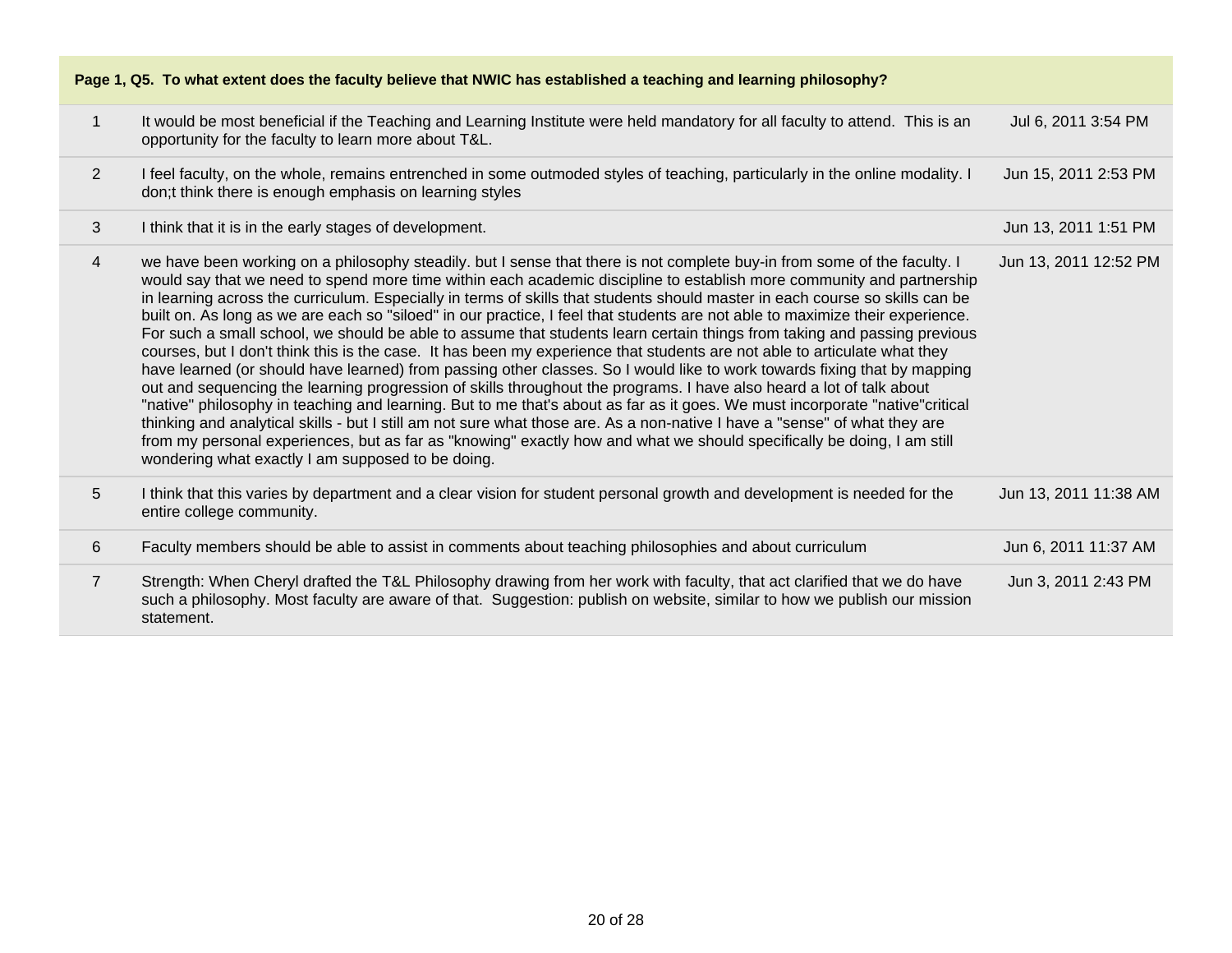| Page 1, Q6. To what extent does the faculty believe that NWIC faculty and administration have a shared teaching and learning philosophy? |                                                                                                                                                                                                                                                                                                                                                                                                                                                                                                                                                                                                      |                       |
|------------------------------------------------------------------------------------------------------------------------------------------|------------------------------------------------------------------------------------------------------------------------------------------------------------------------------------------------------------------------------------------------------------------------------------------------------------------------------------------------------------------------------------------------------------------------------------------------------------------------------------------------------------------------------------------------------------------------------------------------------|-----------------------|
| $\mathbf{1}$                                                                                                                             | moreface to face communication                                                                                                                                                                                                                                                                                                                                                                                                                                                                                                                                                                       | Jun 20, 2011 10:01 AM |
| $\overline{2}$                                                                                                                           | I'm not even sure what this question is asking                                                                                                                                                                                                                                                                                                                                                                                                                                                                                                                                                       | Jun 15, 2011 2:53 PM  |
| 3                                                                                                                                        | The administration is supportive of the faculty generally, but I think that most administrators have little knowledge of what<br>goes on in the classroom.                                                                                                                                                                                                                                                                                                                                                                                                                                           | Jun 13, 2011 1:51 PM  |
| $\overline{4}$                                                                                                                           | It feels like there is a philosophy so I guess I say yes. But to the degree that it is shared, I am not so sure. I think we could<br>go a long way in looking at ways to implement the philosophy by having real concrete guidance by elders who will come<br>in and teach us how. Right now I feel there is a lot of talk and agreement about the talk, but we need more in terms of the<br>walk                                                                                                                                                                                                    | Jun 13, 2011 12:52 PM |
| 5                                                                                                                                        | I can not speak for the faculty.                                                                                                                                                                                                                                                                                                                                                                                                                                                                                                                                                                     | Jun 13, 2011 11:26 AM |
| 6                                                                                                                                        | There needs to be more communication between faculty and administration as it relates to teaching                                                                                                                                                                                                                                                                                                                                                                                                                                                                                                    | Jun 6, 2011 11:37 AM  |
| $\overline{7}$                                                                                                                           | Strength: Cheryl's leadership in drafting such a well-thought out succinct, and thorough T&L philosophy helped faculty<br>and administration share it. Also, the fact that this spring, faculty contracts were distributed early (in April!!<br>Congratulations, Admin and HR!) went a long way toward giving faculty a sense of shared philosophy with Admin. And<br>finally, the fact that administration did not do anything that looked like capricious RIF-ing of faculty helped to convey the<br>idea that administration values teaching and learning. Thank you very much for those actions! | Jun 3, 2011 2:43 PM   |

### **Page 1, Q7. To what extent does the administration believe that NWIC faculty and administration have a shared teaching and learning philosophy?**

|   | Ditto                                                                                                                                                                                                | Jun 15, 2011 2:53 PM  |
|---|------------------------------------------------------------------------------------------------------------------------------------------------------------------------------------------------------|-----------------------|
|   | It seems like the admin. thinks that we have a shared philosophy. Again, I would like to see more input from elders who<br>can lead us in implementing the philosophy so that it is more than words. | Jun 13, 2011 12:52 PM |
| 3 | I can not speak for Administration.                                                                                                                                                                  | Jun 13, 2011 11:26 AM |
| 4 | See comments, in #6.                                                                                                                                                                                 | Jun 3, 2011 2:43 PM   |
| 5 | I'm not sure who is considered part of the "administration"                                                                                                                                          | May 31, 2011 6:15 PM  |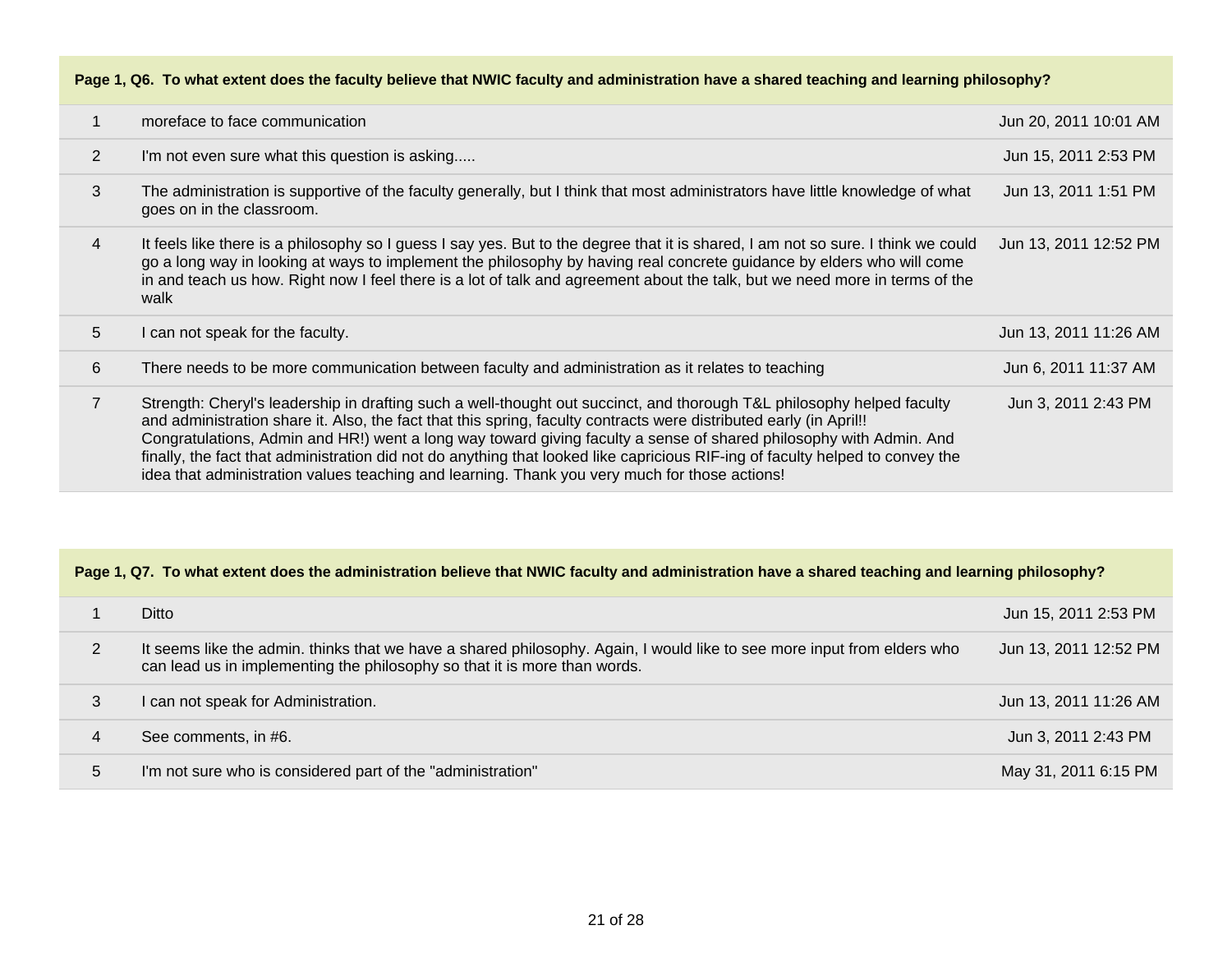**Page 1, Q8. To what extent does the faculty see a connection between the implementation of the assessment plan and improving teaching and learning at NWIC?**

|                | faculty are involved with assessment plan development                                                                                                                                                                                                                                                                                                                                | Jun 20, 2011 10:01 AM |
|----------------|--------------------------------------------------------------------------------------------------------------------------------------------------------------------------------------------------------------------------------------------------------------------------------------------------------------------------------------------------------------------------------------|-----------------------|
| $\overline{2}$ | It is a good process, and I think we have accomplished a lot, but I think that the college should hire someone that has the<br>expertise to take us to the next step. It feels like we are bogged down.                                                                                                                                                                              | Jun 13, 2011 1:51 PM  |
| 3              | Too new to comment.                                                                                                                                                                                                                                                                                                                                                                  | Jun 13, 2011 11:38 AM |
| 4              | See #6.                                                                                                                                                                                                                                                                                                                                                                              | Jun 13, 2011 11:26 AM |
| 5              | I think that this connection is growing stronger for all faculty, whether long-time employees or new to the faculty.                                                                                                                                                                                                                                                                 | Jun 3, 2011 2:43 PM   |
| 6              | SOME faculty undoubtedly see the big picture. but many of the part-time faculty, or people at the sites, probably don't,<br>and I would imagine that there are several people in my situation, which is to say that we are aware of the existence of<br>the assessment plan, that we perhaps understand its purpose, but it seems disconnected from daily classroom<br>interactions. | May 31, 2011 6:15 PM  |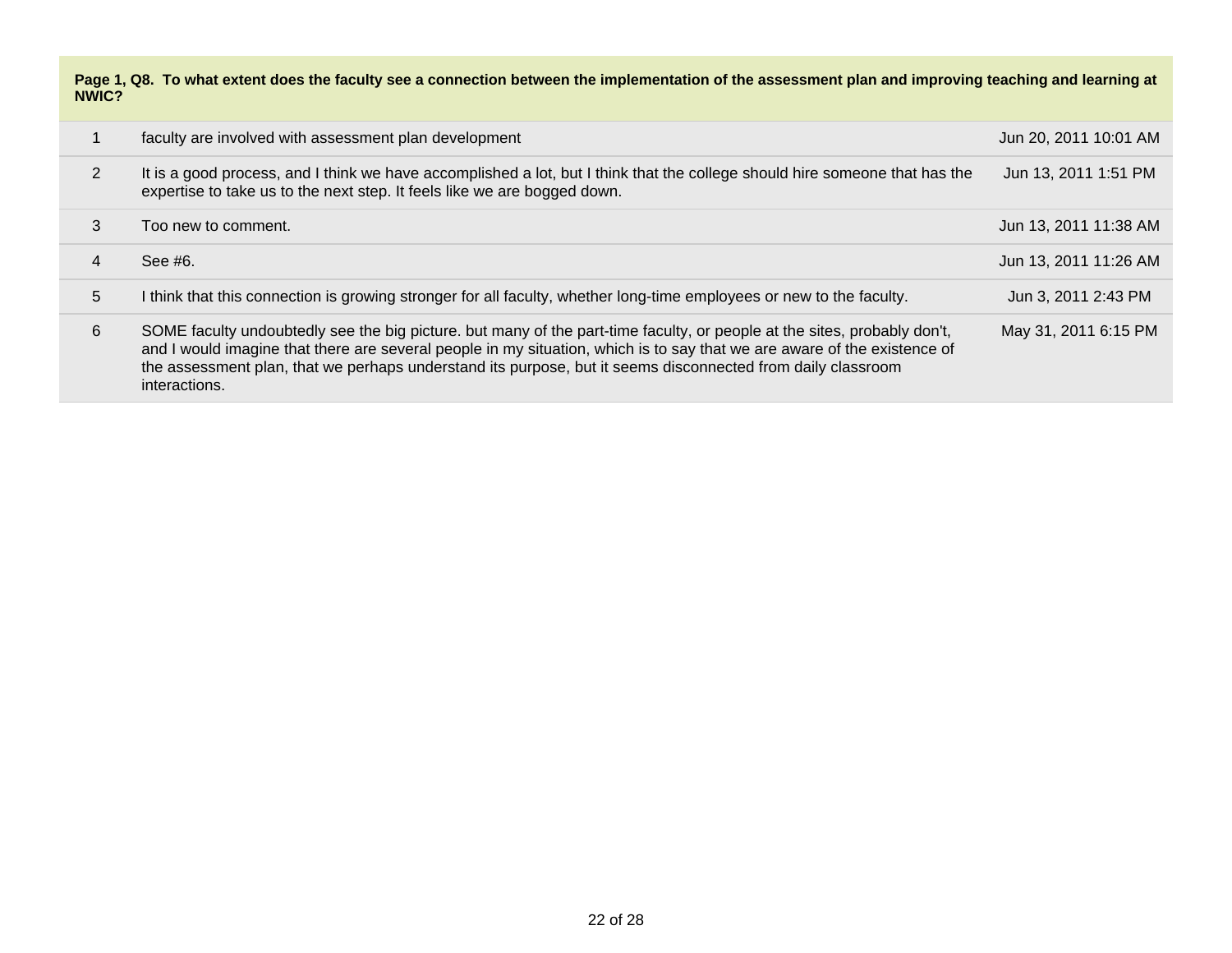| Page 1, Q9. To what extent does the faculty have access to the cultural knowledge and tools necessary to teach at NWIC? |                                                                                                                                                                                                                                                                                                                                                                                                                                                                                                                                                                                                                                                                                                                                                                                                                  |                       |
|-------------------------------------------------------------------------------------------------------------------------|------------------------------------------------------------------------------------------------------------------------------------------------------------------------------------------------------------------------------------------------------------------------------------------------------------------------------------------------------------------------------------------------------------------------------------------------------------------------------------------------------------------------------------------------------------------------------------------------------------------------------------------------------------------------------------------------------------------------------------------------------------------------------------------------------------------|-----------------------|
| 1                                                                                                                       | Non-native faculty could benefit from additional cultural knowledge and tools for implementing in their teaching<br>environment.                                                                                                                                                                                                                                                                                                                                                                                                                                                                                                                                                                                                                                                                                 | Jul 6, 2011 3:54 PM   |
| $\overline{2}$                                                                                                          | library resources, salish institute could supply some TA for classes.                                                                                                                                                                                                                                                                                                                                                                                                                                                                                                                                                                                                                                                                                                                                            | Jun 20, 2011 10:01 AM |
| 3                                                                                                                       | Most cultural knowledge is not accessable to the general faculty.                                                                                                                                                                                                                                                                                                                                                                                                                                                                                                                                                                                                                                                                                                                                                | Jun 13, 2011 1:51 PM  |
| $\overline{4}$                                                                                                          | This is where we need so much more input from elders in the community - and neighboring communities with students<br>whom we serve                                                                                                                                                                                                                                                                                                                                                                                                                                                                                                                                                                                                                                                                               | Jun 13, 2011 12:52 PM |
| 5                                                                                                                       | I think that more of an orientation and peer mentoring is needed from time of hiring.                                                                                                                                                                                                                                                                                                                                                                                                                                                                                                                                                                                                                                                                                                                            | Jun 13, 2011 11:38 AM |
| 6                                                                                                                       | See #6.                                                                                                                                                                                                                                                                                                                                                                                                                                                                                                                                                                                                                                                                                                                                                                                                          | Jun 13, 2011 11:26 AM |
| $\overline{7}$                                                                                                          | It depends on what you mean by having access to. I think we have native staff/faculty here who can teach the cultural<br>aspects of classes here. If we dont have access to certain aspects of what we want to teach we have connections to<br>elders in the community or outside the community who are willing to come be guest speakers.                                                                                                                                                                                                                                                                                                                                                                                                                                                                       | Jun 13, 2011 9:21 AM  |
| 8                                                                                                                       | There definitely needs to be more with the native faculty to the non native faculty and to the adminstration as well                                                                                                                                                                                                                                                                                                                                                                                                                                                                                                                                                                                                                                                                                             | Jun 6, 2011 11:37 AM  |
| 9                                                                                                                       | Most faculty here try to see things in a cultural way. However, no matter how hard they try, they are never going to have a<br>complete understanding unless they grew up in an Indian culture. There are things or feelings that there are no words in<br>English that convey them. I do give our faculty an A for effort in cultural knowledge though.                                                                                                                                                                                                                                                                                                                                                                                                                                                         | Jun 3, 2011 2:56 PM   |
| 10                                                                                                                      | I am able to access some content online and using our library and by asking others, but when I asked the director of the<br>Coastal Salish Institute for more information, I was told that their files/books/data was in a state of disarray due to<br>remodeling and moving and so I couldn't directly access the material. When I asked for information directly from the<br>director, she couldn't think of anything to help me in my classes. Therefore, it would be great if there was a searchable<br>catalog of information from the Coastal Salish Institute to allow faculty to look for the information themselves. Books,<br>publications, videos, stories, narratives, interviews etc. are supposedly being accumulated but there is no direct access to<br>this information other than the library. | Jun 2, 2011 10:47 AM  |
| 11                                                                                                                      | Having ACCESS is one thing. having time and support to actually engage the cultural knowledge is quite another thing.<br>And the same observation should be made about part-time faculty, esp. at the sites.                                                                                                                                                                                                                                                                                                                                                                                                                                                                                                                                                                                                     | May 31, 2011 6:15 PM  |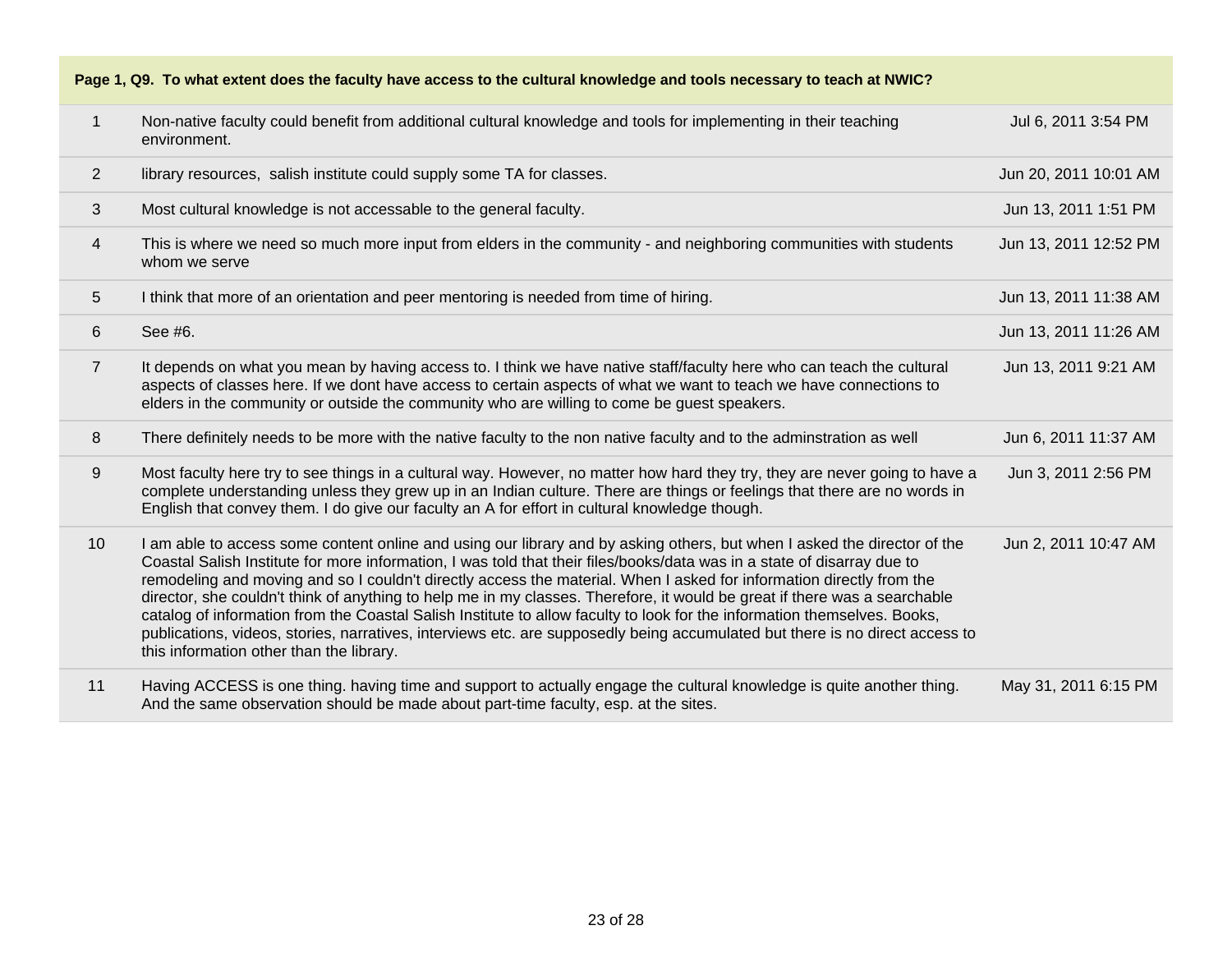| Page 1, Q10. To what extent does the faculty have access to the general teaching and learning knowledge and tools necessary to teach at NWIC? |                                                                                                                                                                                                                                                                                                                                                                                                                                                                                                                                                                                                                 |                       |
|-----------------------------------------------------------------------------------------------------------------------------------------------|-----------------------------------------------------------------------------------------------------------------------------------------------------------------------------------------------------------------------------------------------------------------------------------------------------------------------------------------------------------------------------------------------------------------------------------------------------------------------------------------------------------------------------------------------------------------------------------------------------------------|-----------------------|
| 1                                                                                                                                             | It is available to faculty on the moodles website, which is helpful.                                                                                                                                                                                                                                                                                                                                                                                                                                                                                                                                            | Jul 6, 2011 3:54 PM   |
| 2                                                                                                                                             | I wonder if mandated workshops would allow faculty to improve skills. In other institutions, participation in a certain<br>modest number of workshops is required.                                                                                                                                                                                                                                                                                                                                                                                                                                              | Jun 15, 2011 2:53 PM  |
| 3                                                                                                                                             | The summer activities are optional, so many opt out. Many feel that the Tuesday/Friday activities could be more focused<br>on this.                                                                                                                                                                                                                                                                                                                                                                                                                                                                             | Jun 13, 2011 1:51 PM  |
| $\overline{4}$                                                                                                                                | i really don't know. I am not sure what it means to "access." for example, if it means getting access from the coast salish<br>institute, I don't see any of that ever happening or do I feel welcome in asking for anything.                                                                                                                                                                                                                                                                                                                                                                                   | Jun 13, 2011 12:52 PM |
| 5                                                                                                                                             | See #6.                                                                                                                                                                                                                                                                                                                                                                                                                                                                                                                                                                                                         | Jun 13, 2011 11:26 AM |
| 6                                                                                                                                             | There needs to be more collaboration in sharing tools especially as it pertains to cultural knowledge etc.                                                                                                                                                                                                                                                                                                                                                                                                                                                                                                      | Jun 6, 2011 11:37 AM  |
| $\overline{7}$                                                                                                                                | Implementation of the Assessment Plan is building my knowledge of teaching and learning. I think this is true for other<br>faculty as well, even if they don't realize it yet. The tool that will aid me is the one you gave us from Sitting Bull to help<br>with figuring out in what courses to do assessment and determining for myself what assessment tools to use. I should be<br>working on that right now, but i am filling out this survey :) That is a little tongue in cheek, but it is what happens a lot. I<br>would so very much like to dive into that work, but there are so many distractions. | Jun 3, 2011 2:43 PM   |
| 8                                                                                                                                             | I think that there are probably some generic "teaching and learning" tools, but there is much more that is discipline<br>specific, and i don't know that all faculty have access to discipline-specific prof. dev.                                                                                                                                                                                                                                                                                                                                                                                              | May 31, 2011 6:15 PM  |

| Page 1, Q11. To what extent does the faculty at NWIC believe that it is involved in teaching and learning decisions? |                                                                                                     |                       |
|----------------------------------------------------------------------------------------------------------------------|-----------------------------------------------------------------------------------------------------|-----------------------|
|                                                                                                                      | weekly science meetings                                                                             | Jun 20, 2011 10:01 AM |
| 2                                                                                                                    | I feel a great deal of autonomy in that area                                                        | Jun 15, 2011 2:53 PM  |
| 3                                                                                                                    | My site facilitates regular faculty meetings where needs are expressed and attended to efficiently. | Jun 13, 2011 3:42 PM  |
| 4                                                                                                                    | This is good, and we get support from Justin and Bernice.                                           | Jun 13, 2011 1:51 PM  |
|                                                                                                                      | See #6.                                                                                             | Jun 13, 2011 11:26 AM |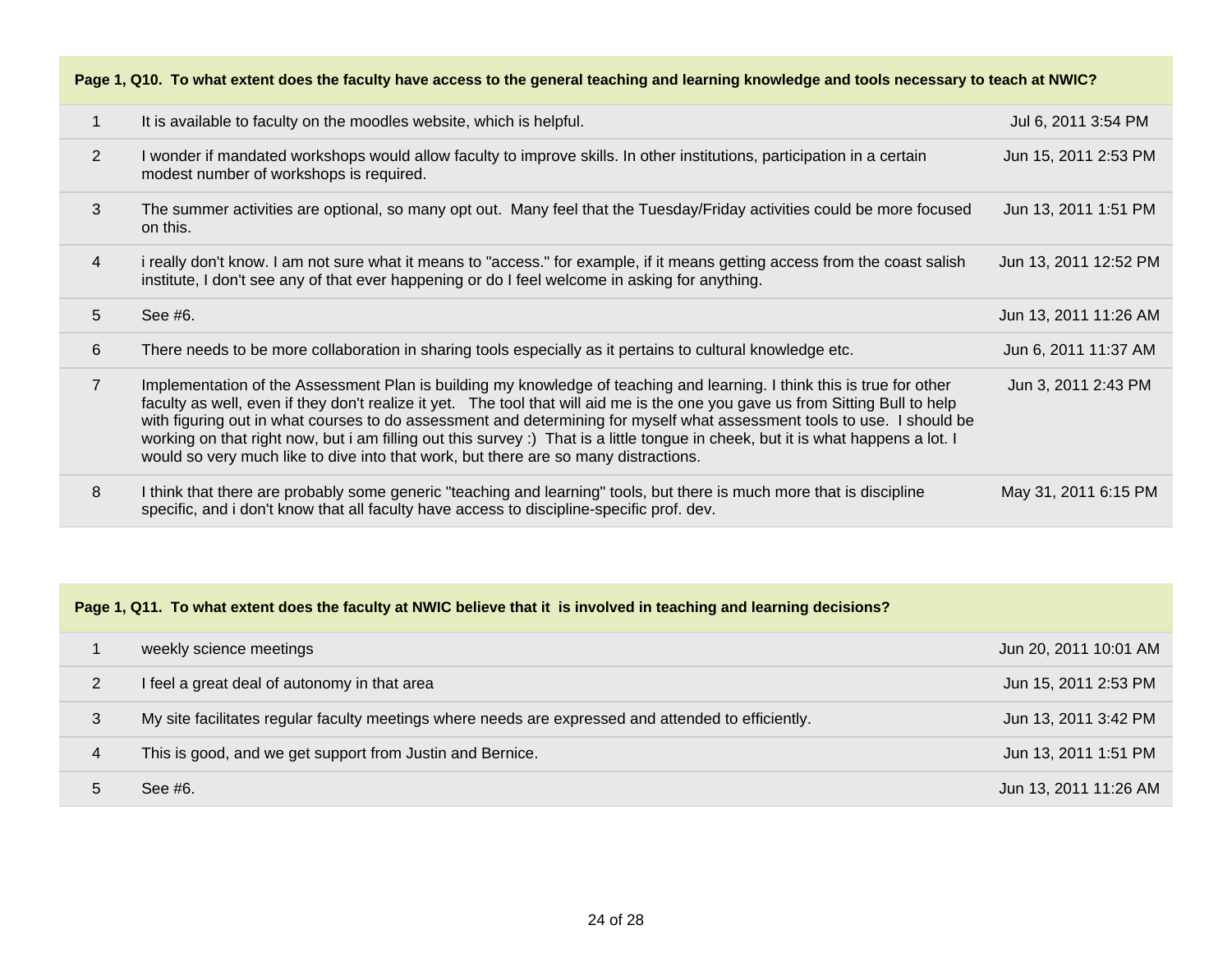| Page 1, Q11. To what extent does the faculty at NWIC believe that it is involved in teaching and learning decisions? |  |
|----------------------------------------------------------------------------------------------------------------------|--|
|----------------------------------------------------------------------------------------------------------------------|--|

| I have been contacted about this several times.                                             | Jun 13, 2011 9:21 AM |
|---------------------------------------------------------------------------------------------|----------------------|
| I would like to beleive I have some influence on these decision especially in my discipline | Jun 6, 2011 11:37 AM |

#### **Page 1, Q12. To what extent do you feel confident in your skills in creating and implementing course assessments? Please answer this question from your own perspective.**

|   | I feel OK about summative assessments. I would like more skills and knowledge about what works with our students for<br>more formative assessments.                                                                                                                                                      | Jun 13, 2011 12:52 PM |
|---|----------------------------------------------------------------------------------------------------------------------------------------------------------------------------------------------------------------------------------------------------------------------------------------------------------|-----------------------|
|   | do not understand the process, it is not part of my standard working plan.                                                                                                                                                                                                                               | Jun 13, 2011 11:26 AM |
| 3 | am always learning more about assessment.                                                                                                                                                                                                                                                                | Jun 13, 2011 9:21 AM  |
|   | I am getting much better at creating and implementing course assessments. To do so requires time, however, so please<br>keep requiring me to do these things, and then giving me an hour or two to get started. (I may be unusually slow, but it<br>really takes me a good bit of time to do this stuff) | Jun 3, 2011 2:43 PM   |
| 5 | If I had more time, I could experiment, expand and refine my current use of course assessments                                                                                                                                                                                                           | May 31, 2011 6:15 PM  |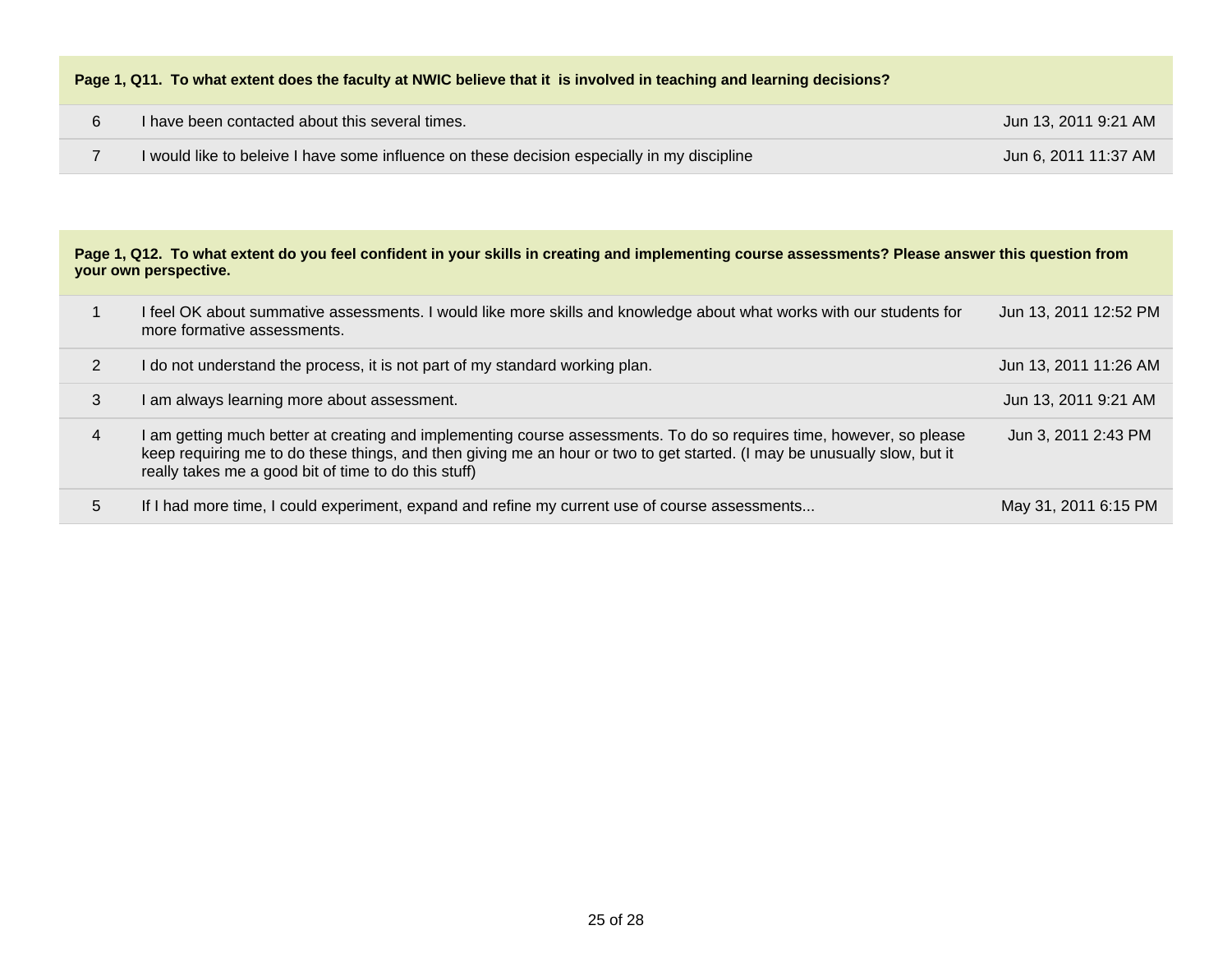**Page 2, Q13. How much do you believe that each of the following factors influence faculty when developing course content?** 

**Please rate each factor from 1 to 5, where 1 means that the factor does not influence faculty at all up to 5, which means that the factor influences faculty greatly.** 

|   | I based my answers on my own experience as an instructor for my program. I do believe most instructors at this<br>institution do their best to keep students interested and engaged.  | Jul 6, 2011 4:00 PM   |
|---|---------------------------------------------------------------------------------------------------------------------------------------------------------------------------------------|-----------------------|
| 2 | Field trips and out door labs on their land base, and local environmental issues                                                                                                      | Jun 20, 2011 10:06 AM |
| 3 | Grounded in Place                                                                                                                                                                     | Jun 16, 2011 10:20 AM |
| 4 | These questions would be easier to answer if I were giving my own influences. I can only guess what motivates other<br>faculty.                                                       | Jun 15, 2011 2:56 PM  |
| 5 | current events taking place in the world that applies the content                                                                                                                     | Jun 13, 2011 1:00 PM  |
| 6 | It is all dependent on the individual faculty.                                                                                                                                        | Jun 13, 2011 11:31 AM |
|   |                                                                                                                                                                                       |                       |
|   | Inclusion of the Goldilocks amount of content, assignments, and reading --you know--not too much, no too little, but JUST<br>right--I am personally always trying to figure that out. | Jun 3, 2011 3:06 PM   |

**Page 2, Q14. How much do you believe that each of the following factors influence faculty when deciding what content to teach and what methods to use in teaching courses at NWIC?** 

**Please rate each factor from 1 to 5, where 1 means that the factor does not influence faculty at all up to 5, which means that ...**

| It is all dependent on the individual faculty. | Jun 13, 2011 11:31 AM |
|------------------------------------------------|-----------------------|
|                                                |                       |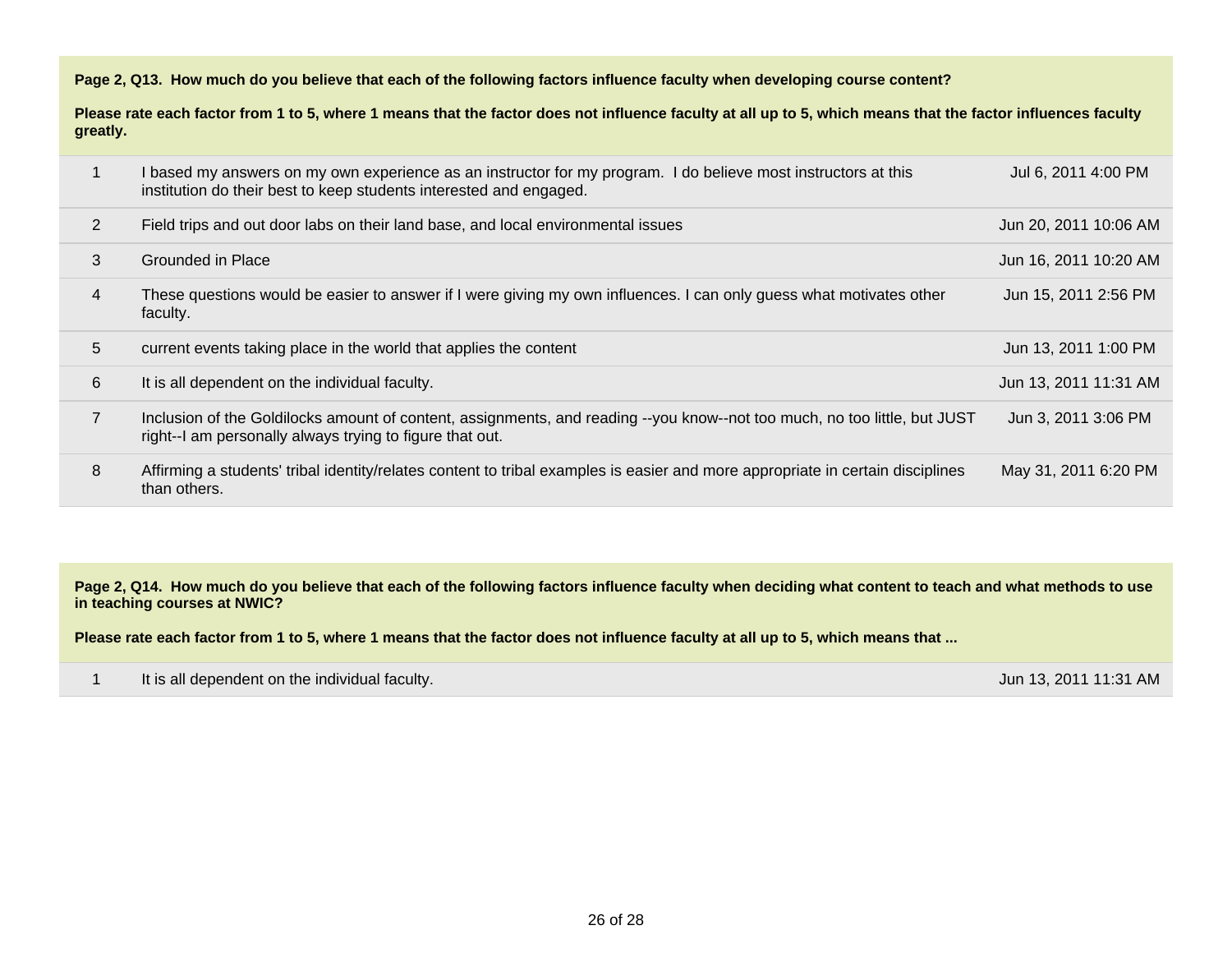**Page 2, Q15. To what extent do you believe that each of the following factors influence faculty in finding out about and determining what native content to teach in courses?** 

**Please rate each factor from 1 to 5, where 1 means that the factor does not influence faculty at all up to 5, which means that the f...**

|   | this is what we need more work on. many of us do not have informants or people with whom we are comfortable asking<br>for native content that we "should" be teaching. To me this is where our system is in dire need of communication. | Jun 13, 2011 1:00 PM  |
|---|-----------------------------------------------------------------------------------------------------------------------------------------------------------------------------------------------------------------------------------------|-----------------------|
|   | It is all dependent on the individual faculty.                                                                                                                                                                                          | Jun 13, 2011 11:31 AM |
|   | When there are professional meetings that contain Native content, I think faculty use them. That is not always available in<br>all disciplines, however.                                                                                | Jun 3, 2011 3:06 PM   |
| 4 | "faculty" is vague. i would imagine that different faculty members, in their different disciplines, use all of the resources<br>above - some more than others in any particular area.                                                   | May 31, 2011 6:20 PM  |

**Page 2, Q16. How much influence do you believe that each of the following items would have on improving teaching and learning at NWIC?** 

**Please rate each item from 1 to 5, where 1 means that the item would not influence teaching and learning at NWIC at all up to 5, which means that the factor would influenc...**

|   | working with elders to learn content or at least learn about content. ways of knowing and how to explain things in native<br>country is different that in the other world. I would like to know more about what I don't know. And as we always say "we<br>don't know what we don't know" We may be messing up big time in teaching, but students aren't necessarily going to say<br>anything to us our of respect. So then we are destined to repeat mistakes. | Jun 13, 2011 1:00 PM  |
|---|----------------------------------------------------------------------------------------------------------------------------------------------------------------------------------------------------------------------------------------------------------------------------------------------------------------------------------------------------------------------------------------------------------------------------------------------------------------|-----------------------|
|   | It is all dependent on the individual faculty.                                                                                                                                                                                                                                                                                                                                                                                                                 | Jun 13, 2011 11:31 AM |
| 3 | Getting to work together has been very good for us as a faculty. The more time we have to hash out the T&L things<br>together, the more commitment we seem to have to teaching and learning. Faculty Roundtable has increasingly become<br>a time to look at what is next, and how do we get the resources to do what we need to do with these outcomes,<br>assessment and so on.                                                                              | Jun 3, 2011 3:06 PM   |
| 4 | It would be helpful if there were spaces specifically designed for subjects: the computer lab is used well for English<br>classes, and now there's a science building, but using space in a similar way for math would be beneficial.                                                                                                                                                                                                                          | May 31, 2011 6:20 PM  |